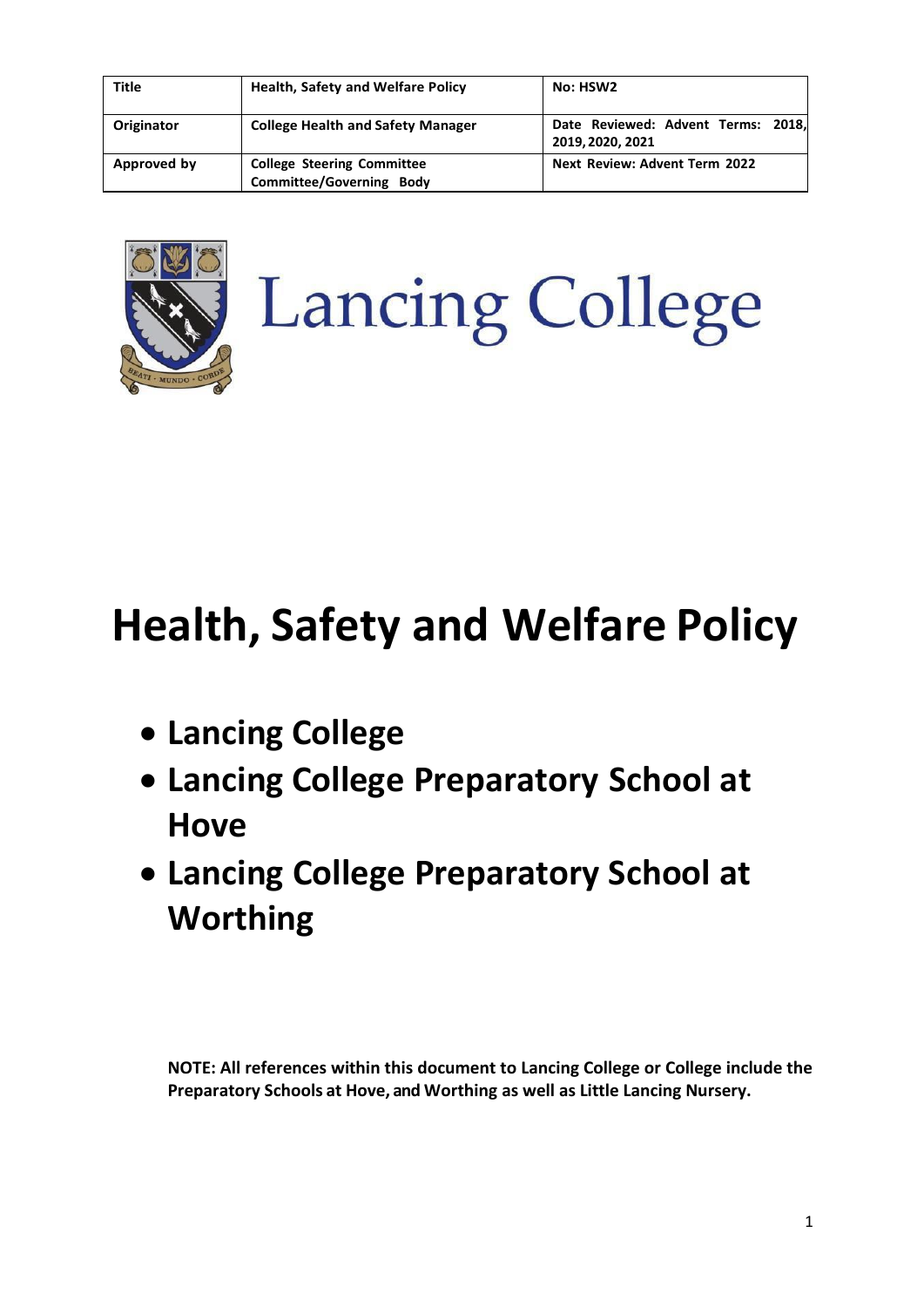#### **Foreword**

Lancing College places great importance on staff, pupils and visitors' Health, Safety and Welfare (HS&W); which is regarded as a core value and vital to its continuing success. The College aimsto take all steps necessary to ensure the HS&W of all members of the organisation and shall conduct its affairs in such a way as to protect everyone whomay be affected by its activities.

Lancing College is a large and diverse organisation operating in an increasingly competitive environment. It is subject to a wide variety of legal and financial regulations. These **College Health and Safety Management Responsibilities and Arrangements** explain how compliance with the statutory requirements is undertaken and outline how this duty is effectively communicated and managed. Their purpose is to make compliance more easily measurable by ensuring proper managerial control of the significant risks to the establishment.

All members of the College have personalresponsibility fortheir own HS&W and shared responsibility for that of their colleagues. However, the principal responsibility for safety and the prevention of accidents rests with those who manage the College. This is not a responsibility which the College can afford to ignore. Successful HS&W management depends on the genuine commitment by senior staff throughout the organisation who are required to demonstrate the leadership necessary to achieve and maintain satisfactory standards of a safe and healthy working environment.

| Signed:                                 |  |
|-----------------------------------------|--|
| Dominic Oliver, Head Master             |  |
| <b>Mark Milling, Bursar</b>             |  |
| Kirsty Keep, Lancing Prep at Hove       |  |
| Heather Beeby, Lancing Prep at Worthing |  |
| Kim Fisher, Estates Bursar              |  |

#### **Lancing College Health and Safety Policy consists of three parts:**

- **Part 1: Health and Safety Statement of Intent** original copy signed by the Chairman of the Governing Body
- **Part 2: Health and Safety Organisational Responsibilities** signed by the Head Master and Senior Managers
- **Part 3: Health and Safety Arrangements** outlined in this document with further details available onthe College VLE Intranet, Health and Safety Pages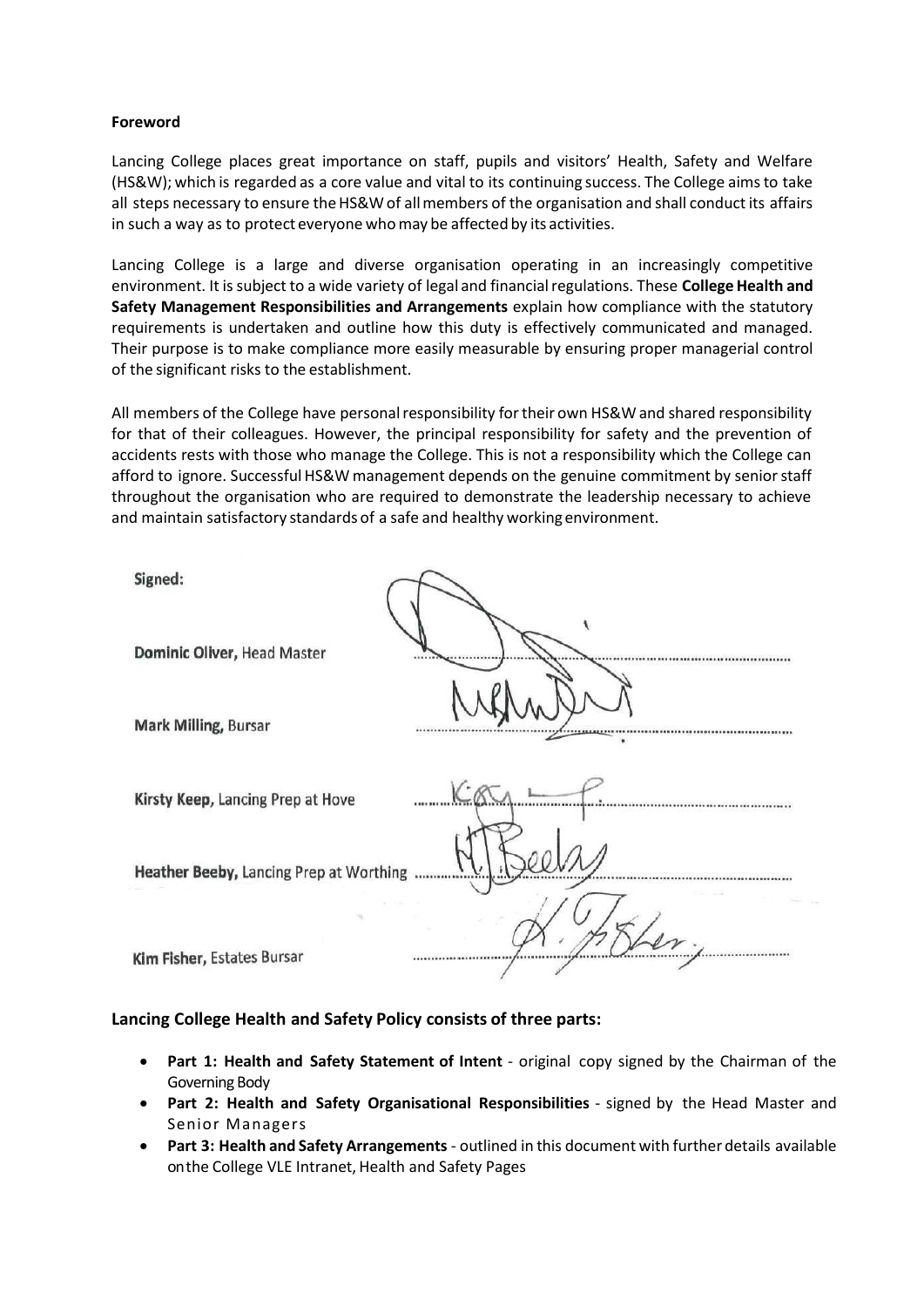# **1 Health and Safety StatementofIntent**

#### **1. Introduction**

- 1.1 The Governing Body of Lancing College is committed to ensuring the health, safety and welfare of all those who work for the College as well as the Hove, Worthing Preparatory Schools, Little Lancing Nursery and everyone who may be affected by the Schools and their activities, including pupils, visitors, contractors and the general public.
- 1.2 This Health, Safety and Welfare at Work Statement of Intent has been issued by the Governing Body to comply with the requirements of health and safety legislation and expresses the commitment of the Governing Body to maintaining health, safety and welfare provisions.
- 1.3 This document together with the Health, Safety and Welfare Policy establishes the Governing Body's responsibilities towards its employees and others who will from time to time use the College's or the Prep Schools' services. It also outlines the formal arrangements which the Governing Body has introduced to achieve the elimination or adequate control of any hazards associated with its activities and the arrangements for the maintenance of adequate welfare facilities.
- 1.4 The Governing Body recognises its obligations under the Health and Safety at Work Act 1974 and related legislation and intends to demonstrate an ongoing and determined commitment to improving health and safety at work.
- 1.5 The Governing Body aims to lead the independent education sector by promoting best practice and exceeding the guidance of the Health and Safety Executive and other regulatory bodies.
- 1.6 Health and safety is the direct responsibility of all adults associated with and operating within Lancing College, be they employees, members of the Governing Body, contractors or volunteers. Pupils and visitors are likewise encouraged to highlight any health and safety concerns and required to operate within the structures which are in place to ensure the welfare, health and safety of all. The main aim of the arrangements contained within this, and the associated documents is the establishment of a safe and healthy working environment by the application of appropriate measures which either remove or adequately control work related risks.

#### **2 Policy Objectives**

- 2.1 Lancing College shall, so far as is reasonably practicable, take all necessary steps to ensure the health, safety and welfare of all its employees as well as those at Hove and Worthing Preparatory Schools and Little Lancing Nursery whilst at work, and shall conduct its affairs in such a way as to protect persons not in its employ who may be affected either directly or indirectly by its activities.
- 2.2 To this end particular attention will be paid to the provision and maintenance of:
	- A safe and healthy working and learning environment
	- Safe access and egress and adequate welfare facilities
	- Arrangements for the identification of hazards and the control of risks
	- Suitable information, instruction, training and supervision to enable those affected to contribute to their own health safety and welfare and that of visitors or others whilst at work
	- Safe plant, equipment and systems of work
	- Arrangements for the safe use, handling, storage and transportation of articles, materials and substances
	- Appropriate management procedures to monitor and audit compliance with safety procedures
	- Appropriate arrangements to ensure the risks to staff and others affected by the College business are assessed and controlled
	- Arrangements for the reporting and investigation of accidents, incidents and near misses
	- Arrangements for the emergency evacuation of premises
	- Arrangements for the provision of suitable first-aid treatment for those injured whilst on College premises
	- Appropriate procurement policies to ensure that only competent contractors and suppliers are engaged
- 2.3 In furtherance of these objectives this Health, Safety and Welfare Statement of Intent will be supported by such additional policies, guidance and related documents as are considered necessary by the Governing Body to meet identified specific Health, Safety or Welfare needs of the College and the Prep Schools. Details of these documents are to be found on the College health and safety intranet pages or from the Health and Safety Office.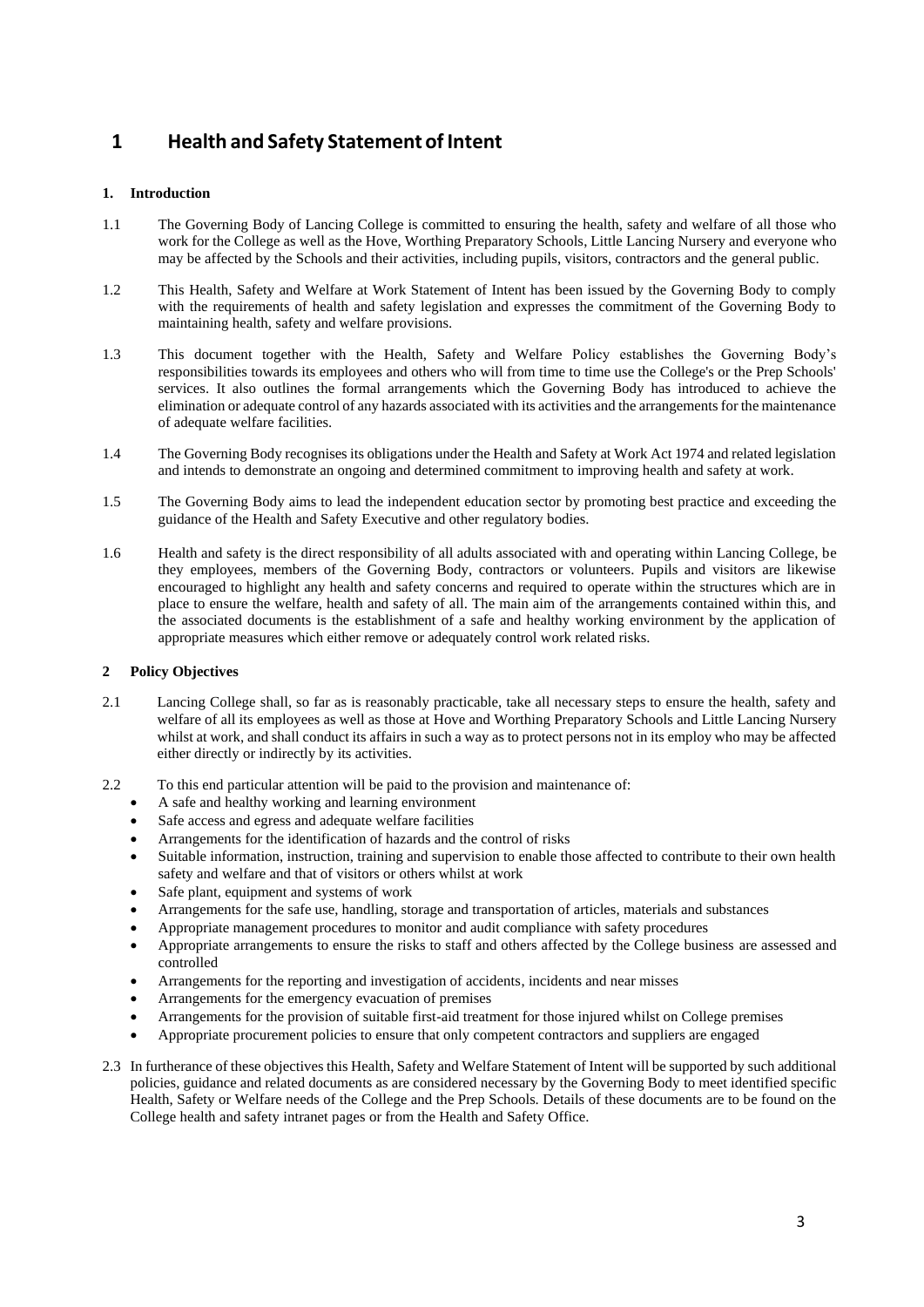## **2. Health and Safety Organisational Responsibilities**

**2.1 :** This document details the organisational arrangements and responsibilities that are required to successfully implement the Governing Body's Health, Safety and Welfare Statement of Intent and is signed by the Head Master of Lancing College, The Bursar, The Head of Worthing Preparatory School, the Head of Hove Preparatory School and the Estates Bursar.

#### **2.2 : Governing Body**

In implementing its commitment to Health and Safety as outlined in its Health, Safety and WelfareStatement of Intent, The Governing Body shall ensure that adequate resources are allocated forthe College's Health and Safety function and that a designated member of the Governing Body responsible for Health and Safety attends the termly Health and Safety Steering Committee meetings.

**2.3** : The Governing Body shall receive regular reports from the College Health and Safety Steering Committee and verbal updates from the attending Governor. Governors are fully entitled to followup areas of concern with Senior Managers, the College Health and Safety Manager or other Healthand Safety professionals.

#### **2.4 : The Governing Body shall:**

- consistently monitorthe effectiveness of the Health and Safety function
- review the Health, Safety and Welfare Statement of Intent annually and recommend implementing new arrangements
- promote a positive Health, Safety and Welfare culture and high standards of Health, Safety and Welfare within the College (via the nomination of a named Governor responsible for Health and Safety)

#### **2.5 : HeadMaster of the Senior School**

The Head Master is accountable to the Governing Body for overall operational responsibility for the implementation of all measures considered necessary by the Governing Body to ensure compliance with the College HS&W function.

**2.6** : The Head Master shall ensure that HS&W is taken into account in College planning activities and management and take steps to ensure that any changes in curriculum and also changes in systems of work on the support side are considered fortheir Health and Safety implications.

**2.7 :** The Head Master shall chair the College Health and Safety Steering Committee, establish and maintain competent Health, Safety and Welfare support and advice, ensuring pupils, employees, or their representatives are involved in decisions that affect their Health, Safety and Welfare and shall:

- ensure that there is an effective Health, Safety and Welfare management system in place
- ensure that there is adequate funding and resources available for fulfilling the requirements of the Health, Safety and Welfare managementsystem
- consistently monitor the effectiveness of the College Health, Safety and Welfare Policy as regards both academic and non-academic work and report back to the Governing Body as appropriate
- consult with the Bursar, College Health and Safety Manager, Heads of Prep Schools and Deputy Heads
- recommend changesin the Health, Safety and Welfare Policy in the light of experience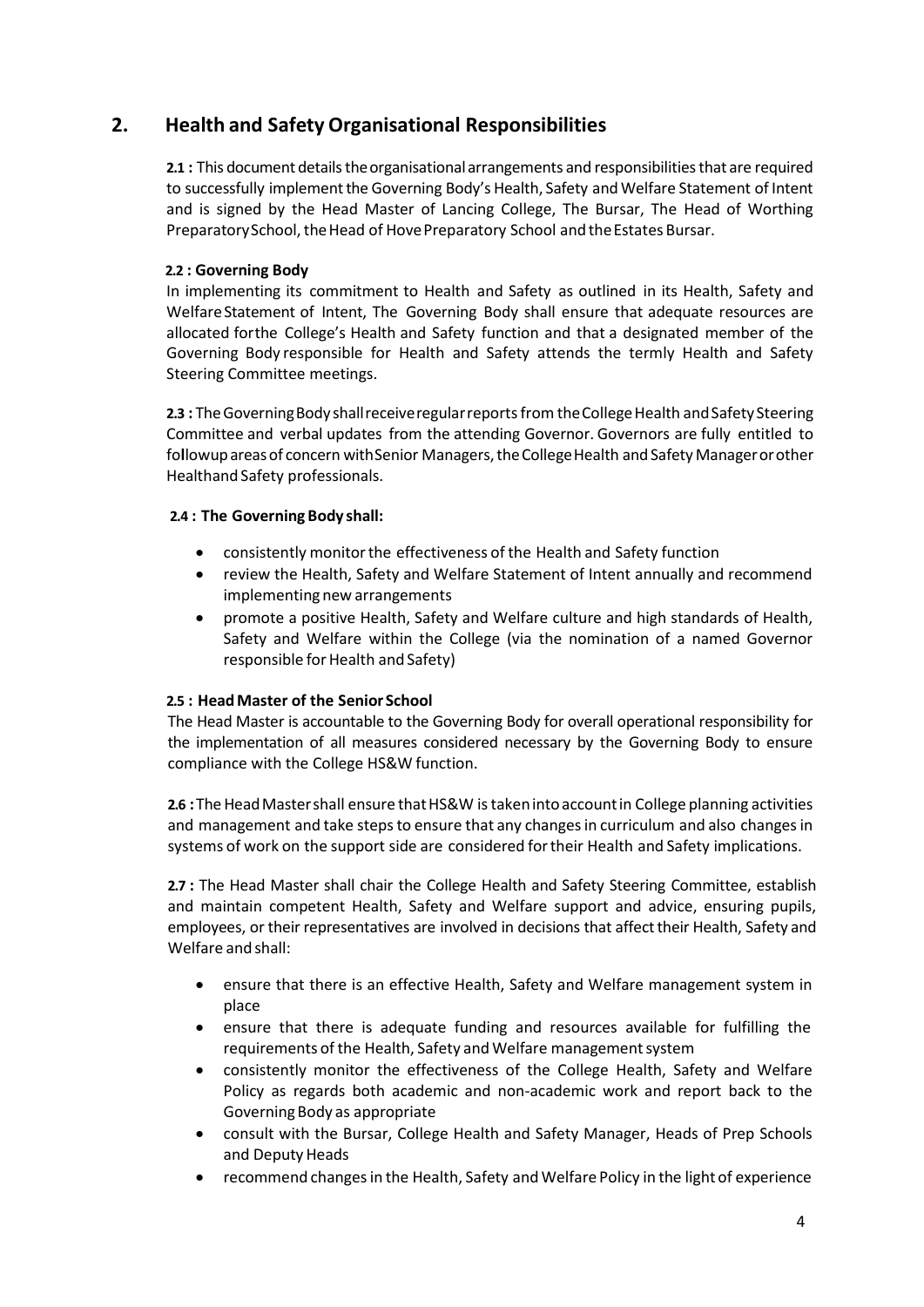- ensure the co-operation of all staff at all levels as regards implementing this Policy
- ensure that the Heads of Prep Schools, the Heads of Department, Housemasters and Housemistresses fully understand their responsibilities and are given both the time, resources, and the encouragement to carry them out
- review termly accident, incident and nearmiss reports

#### **2.8 : Bursar**

On a day-to-day basis, the Head Master's Health, Safety and Welfare responsibility to the support and administrative side of Lancing College shall be devolved to the Bursarwho in turn may delegate some of the listed responsibilities to the Senior Support Staff Team as deemed appropriate, in particular to the Estates Bursar and the College Health and Safety Manager.

The Bursar is responsible for managing the control of asbestos across College sites and as the Duty Holder is responsible to the Head Master and Governing Body for the implementing and maintaining the College Asbestos Management Policy & Procedures.

The Bursar shall:

- ensure that suitable Health, Safety and Welfare Policies are prepared, implemented, and reviewed
- ensure that the Risk Assessment Policy is maintained, and that Risk Assessments are suitable and sufficient
- ensure College Fire Risk Assessments are undertaken and reviewed annually as we**ll** as ensuring suitable fire precautions and procedures are implemented and maintained in conjunction with the Estates Bursar and the College Health and Safety Manager
- ensure all staff have access to the Lancing College Health, Safety and Welfare Policy
- be responsible for the finances and resources required for implementing and maintaining the Health and Safety Management System
- monitor the effectiveness of the Health and Safety Management System and report back to the Head Master as appropriate
- be responsible for obtaining, interpreting, and disseminating all relevant Health, Safety and Welfare information to the College via the normal line management structure
- be responsible for the safe operation of work and workplaces for all staff
- ensure the management of assets and systems complies with Health and Safety requirements
- ensure the swimming pool buildings, plant and equipment are maintained to the required standards
- ensure that the College has access to competent Health and Safety advice in support of the Health and Safety Management System, Health and Safety training, accident investigation etc.
- chair the Senior School Health and Safety Committee
- chair the Health and Safety Steering Committee in the Head Master's absence
- ensure that staff with Health and Safety responsibilities are given the necessary information, instruction, and training to carry out the functions
- establish a system for monitoring Health, Safety and Welfare and reviewing the Health and Safety Management System
- establish a system for the reporting back of all accidents, incidents, near misses and damage to College property and investigate accordingly. The results of these investigations, as well as being dealt with by the line management function, would then be discussed by the College's Health and Safety Committee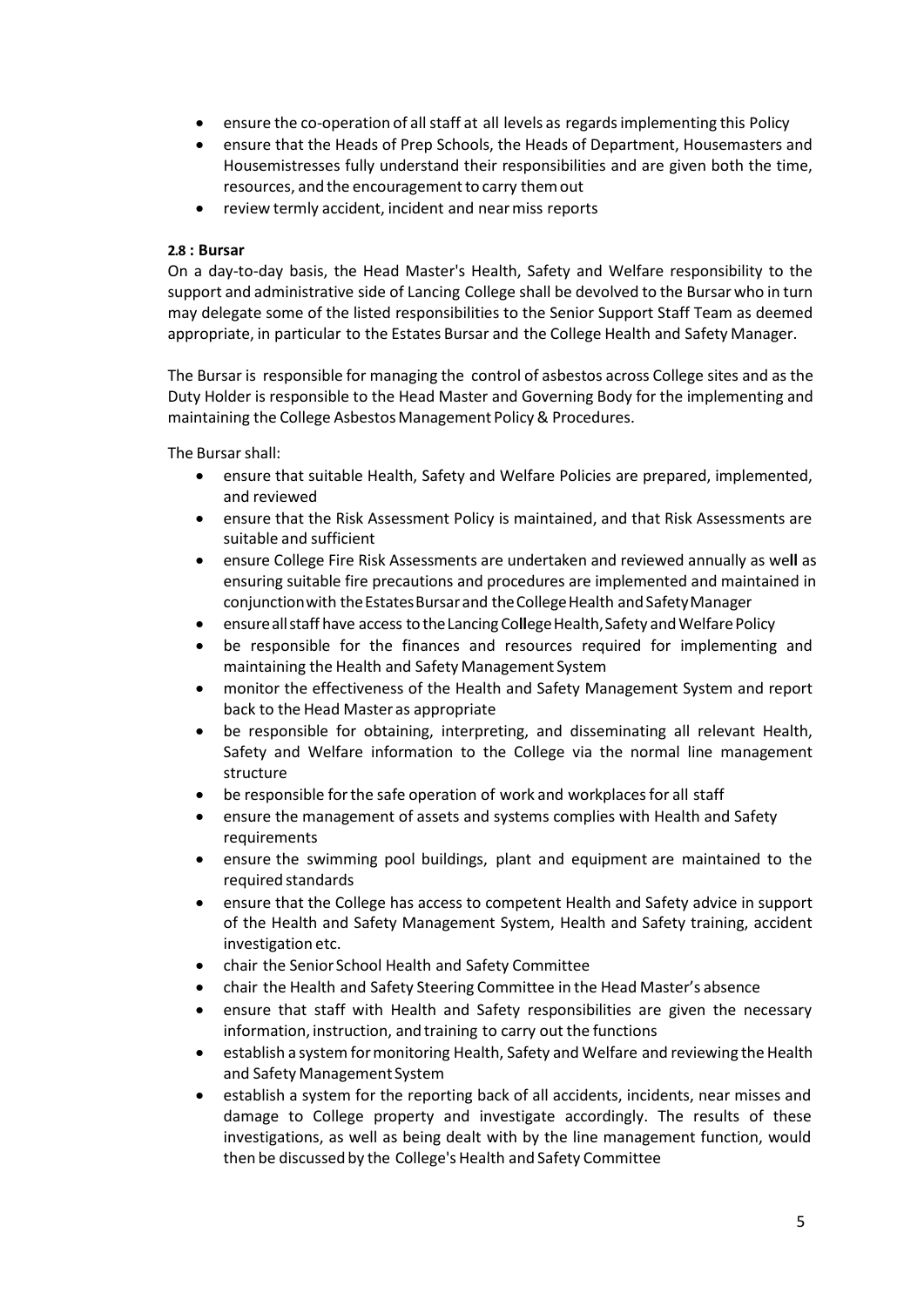- be responsible for liaising with outside bodies who may from time to time use the facilities of Lancing College, ensuring that these bodies have sufficient knowledge of Lancing College procedures and that the College itself has appropriate insurance cover
- ensure that when awarding major contracts, Health and Safety is included in specifications and contract conditions
- ensure all self-employed contractors and subcontracted companies engaged for construction ormaintenance services are competent and comply with Lancing College Contractor Policies and guidance
- ensure that fire alarm and gas installations are serviced annually, and fixed electrical installations are subject to periodic testing
- ensure portable electrical equipment across the College is subject to portable appliance tests
- ensure that Risk Assessments for the control of legionella bacteria in water systems across all College sites are completed and that the appropriate control measures, safeguards, and checks are in place to maintain safe and healthy watersupplies

#### **2.9 External Contractors**

It is a requirement for external contractors to comply at all times with the provisions laid down in the Health and Safety at Work etc. Act 1974 and other Health and Safety Regulations.

Lancing College Managers or staff should not engage external contractors for the provision of professional services within their area of responsibility without following the College's Approved Contractors' Policy.

Where work is contracted through a College Departmental Manager/Co-ordinator they must informthe Estates Bursar who will:

- ensure pupils, employees, visitors who have access on or within the premises are not adversely affected by the contractor's undertakings
- ensure that persons undertaking work on the premises, but not employed by the College are not exposed to Health and Safety risks
- furnish contractors with the correct information to carry out their operations safely
- ensure contractors engaged by Lancing College form part of the Approved Contractor scheme and have submitted the relevant up to date Health and Safety etc. documentation
- ensure that the approved contractor list is regularly updated and maintained (via the Estates Office)
- ensure that signing in and out protocols are maintained at all times and contractors wear a visitor'sidentification badge
- ensure contractors receive a Health and Safety Induction prior to commencing work
- ensure contactors wear appropriate hi-visibility Personal Protective Equipment (PPE) at all times whilst workingon College premises
- ensure contractors are made aware of the College's Health and Safety policies and arrangements and that all persons working for the contractor carry out their work in accordance with the requirements of these policies and arrangement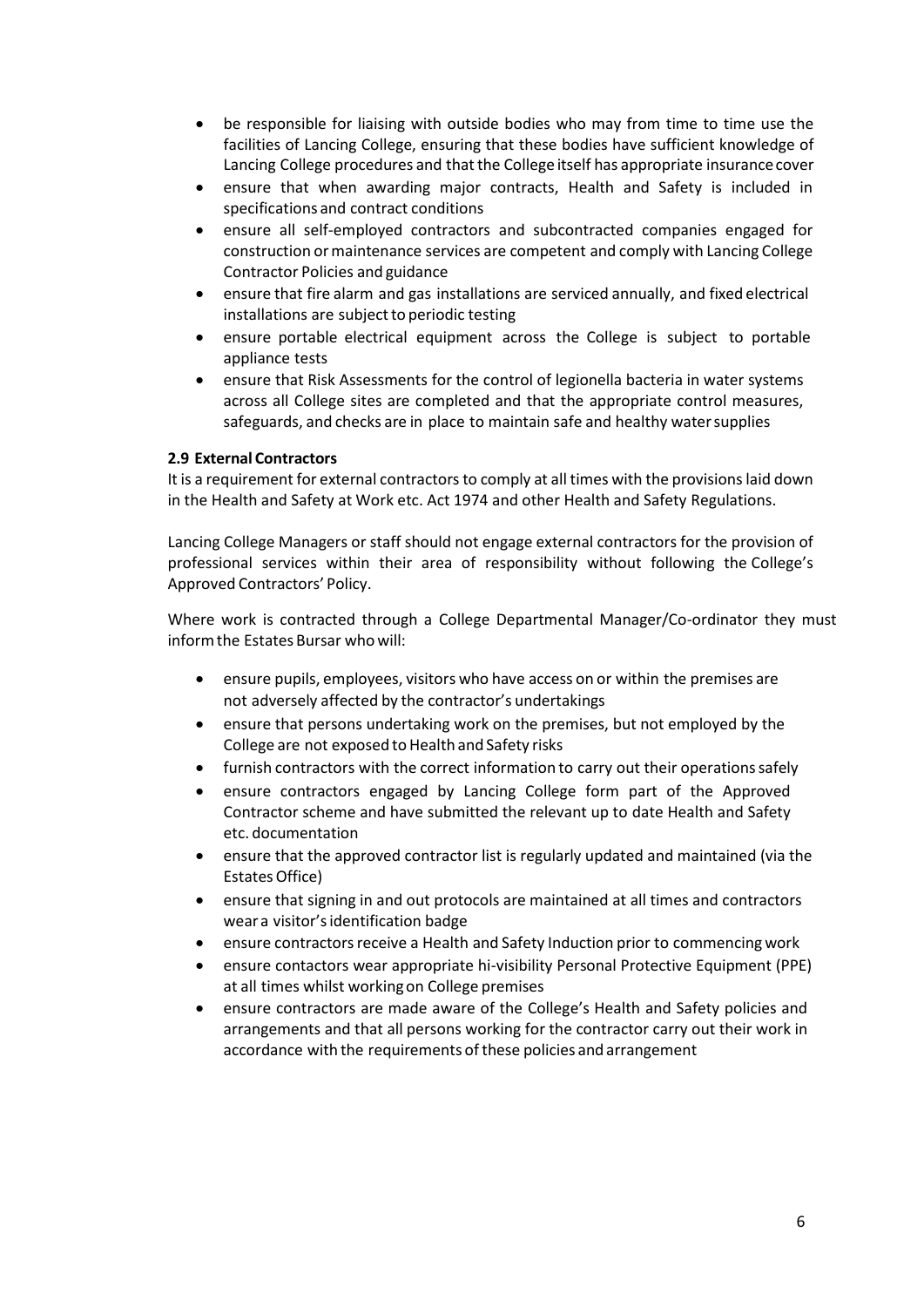#### **2.10: Heads of Lancing Preparatory Schools**

The Heads of the Preparatory Schools are accountable to the Head Master of Lancing College for Health, Safety and Welfare arrangements for their schools.

The Heads of the Preparatory Schoolsshall ensure that HS&W is taken into account in College planning activities and management and take steps to ensure that any changes in curriculum and also changes in systems of work on the support side are considered for their Health and Safety implications. Headsshall also:

- ensure that there is an effective Health and Safety Management system in place
- chair or attend the termly Prep School Health and Safety Committee meeting
- ensure they or deputy Head attend the termly Health and Safety Steering Committee
- ensure that there is adequate funding and resources available for fulfilling the requirements of the school Health and Safety management system
- consistently monitor the effectiveness of the school management system as regards both academic and non-academic work and report back to the College Health and Safety Steering Committee as appropriate
- consult with the College Health and Safety Manager as necessary
- recommend changesin the Health, Safety and WelfarePolicy in the light of experience
- ensure the co-operation of all staff at all levels
- ensure that all Heads of Departments fully understand their responsibilities and are given both the time and the encouragement to pursue them
- take steps to ensure that any changes in curriculum and also changes in systems of work on the domestic side are considered fortheir Health and Safety implications
- ensure Health, Safety and Welfare matters are discussed at Senior Management and Team meetings

#### **2.11: DeputyHeads of Preparatory Schools**

Deputy Heads or Senior Assistant Heads of Lancing College Preparatory Schools shall stand in for Heads as required and shall:

- review and maintain the School's Health and Safety function and implement the Health andSafety management system at the School in conjunction with the College, Health and Safety Manager
- monitor and review safety performance at the School
- liaise with the College Health and Safety Manager on all Health and Safetymatters and provide Health and Safety reports and information as required
- make recommendations for Health and Safety training in the School to enable the College Health, Safety and Welfare Policy to be effectively implemented in conjunctionwith the CollegeHealth andSafetyManager
- make recommendations for any modifications to the Health and Safety management system
- assist the College Health and Safety Manager in the investigation of accidents, near misses and dangerous occurrences in the School
- liaise with and provide Health and Safety advice and support to all Departments in the School
- ensure suitable and sufficient Risk Assessments and COSHH assessments are prepared and implemented in the School
- ensure regular Safety Inspections are completed and actions progressed
- chair or attend the Prep School Health and Safety Committee
- ensure the School Fire Risk Assessment is undertaken and reviewed annually and further ensure that suitable fire precautions and procedures are implemented and maintained in conjunction with the College Health and Safety Manager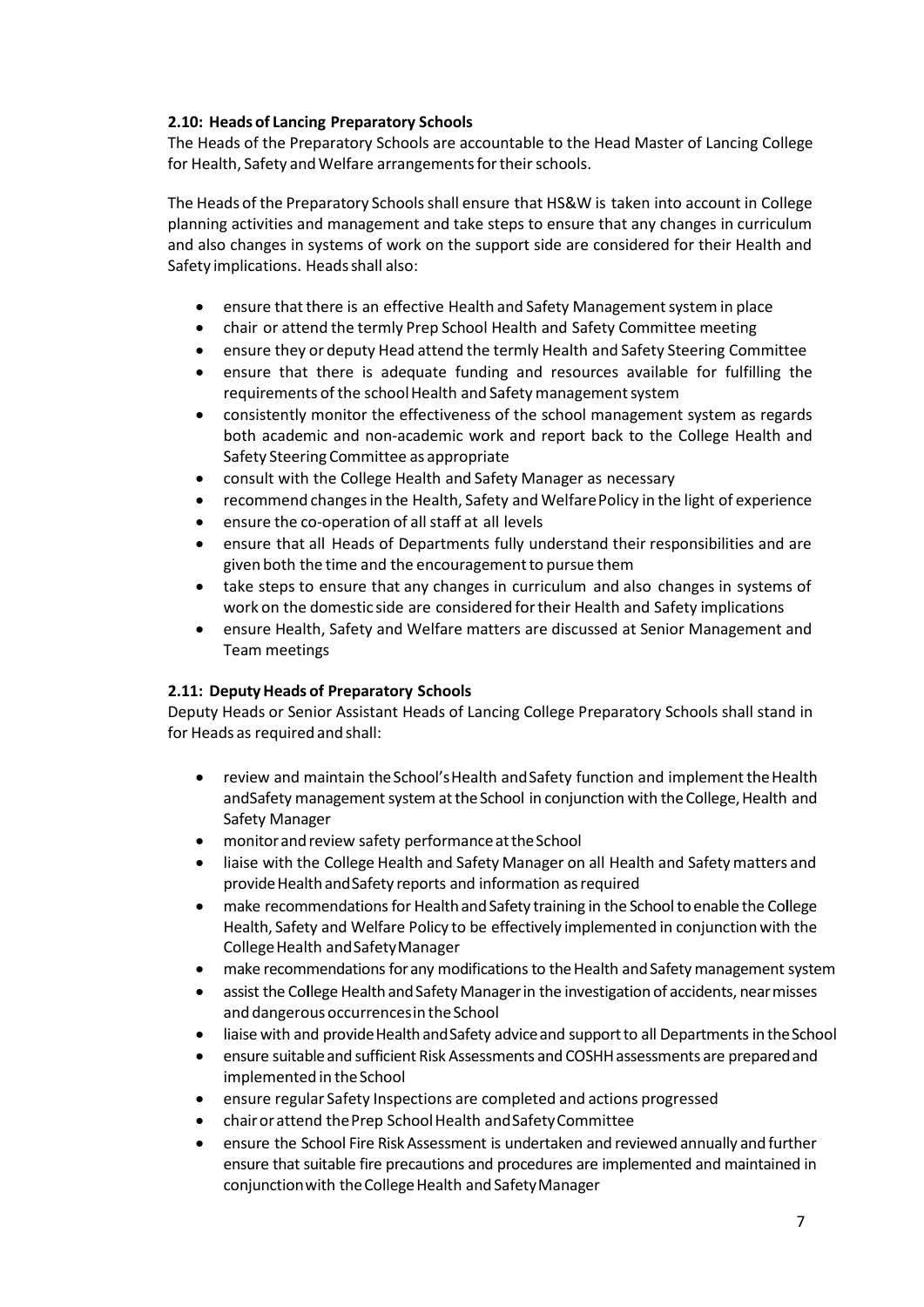#### **2.12: Responsibilities oftheSeniorManagement Team [College]**

The Senior Management Team (SMT) shall ensure that working and learning takes place in a safe, healthy, and supportive environment. Members of theteam are accountable to the Head Master for the implementation of allrelevant policies and procedures within their areas.

The Senior Management Team shall ensure the allocation of resources and proactive planning for safety management within their respective areas of responsibility, particularly in the preparation of budget plans.

The Senior Management Team shall include HS&W as an agenda item in its meetings and give adequate consideration to matters of HS&W in making plans for the College. The Senior Management Team in conjunction with the Health and Safety Steering Committee and School Health and Safety Committees shall:

- receive reports on HS&W from those they line manage and ensure that safety is discussed as an agenda item with appropriate frequency and regularity
- undertake, review, and maintain the College Health and Safety Management System in relation to College activities
- monitor and review safety performance of Heads of Departments in relation to all activities and provide Health and Safety reports and information as required
- make recommendations for Health and Safety training in relation to College activities to enable the Policy to be effectively implemented
- make recommendations for any modifications to the Health and Safety management Systemin relation to College activities
- assist line managers in the investigation of accidents, near misses and dangerous occurrencesin relation to College activities
- ensure suitable and sufficient Risk Assessments are prepared and implemented by Heads of Departments for College activities and school trips
- ensure suitable and sufficient Risk Assessments are prepared and implemented for areas incurring risk e.g., welfare, particular to Houses, particular to academic departments
- contribute and provide the necessary information atthe Health and Safety Committee and Health and Safety Steering Committee meetings
- ensure funding bids are made at the appropriate time for Health, Safety and Welfare matters or raised immediately with the Bursar if urgent

#### **2.13: Senior Deputy Head**

The Senior Deputy Head is responsible for an overview of the welfare arrangements of Lancing College, in addition to liaising with the Assistant Head (Pastoral) in the management of the Houses, the Designated Safeguarding Leads of the College, the Preparatory Schools and the Health Centre Manager. The Senior Deputy Head shall:

• through the offices of the Assistant Head (Safeguarding) who is DSL and the DDSLs, ensure that all staff are trained in and are conversant with their Safeguarding responsibilities for pupils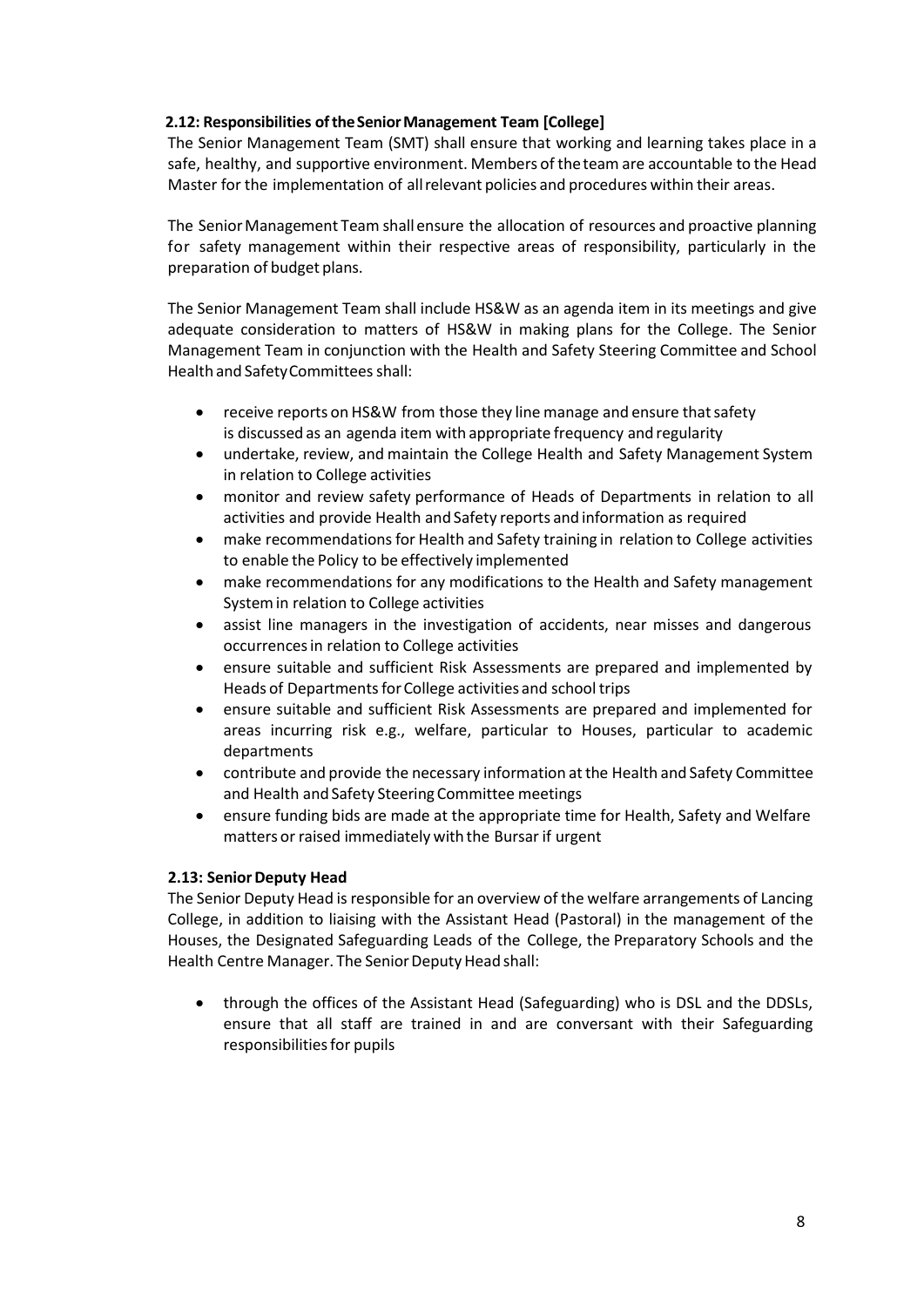- arrange whole site fire drills in conjunction with the College Health and Safety Manager
- make recommendationsfor health and Safety training in relation to pastoral activities and staff
- contribute to the review and maintenance of the Lancing College Health, Safety and welfare Policy
- review with the Head Master any accidents and incidents concerning pupils and staff
- with the Assistant Head (Safeguarding) ensure the assessment of any staff who, in rare and particular circumstances commence work in the College without full supporting documentation
- ensure Risk Assessments are prepared for visiting staff to the College ensure Risk Assessments are in place formatters pastoral and safeguarding

#### **Assistant Head (Pastoral)**

The Assistant Head (Pastoral) is responsible, working closely with the Senior HMM, for the overview of Health and Safety in the Senior School Houses including Fire Safety (in conjunction with the College Health and Safety Manager) and Maintenance (in conjunction with the Estates Bursar and Premises Manager) and shall**:**

- make recommendations for Health and Safety training in relation to the Houses
- liaise with the Estates Bursar, Premises Manager and College Health and Safety Managerin respect of requirements and arrangements within the Houses
- ensure consistent adherence to House-based Risk Assessments by HMMs
- liaise with the Bursar on all Health, Safety and Welfare matters relating to the Houses
- chair the Senior School Health and Safety Committee in the Bursar's absence
- monitor and review safety in the Houses and make recommendations for modifications

#### **SeniorDeputy Head and Assistant Head (Pastoral) togethershall:**

- contribute and provide the necessary information atthe Health and Safety Committee and Health and Safety Steering Committee meetings
- assist the Bursar and other line managers in the investigation of accidents, near misses and dangerous occurrences within the Houses and the College

#### **2.11 : DeputyHead**

The Deputy Head shall be responsible for the Health and Safety of academic activities across the College and shall:

- monitor and review safety performance in relation to academic activities
- make recommendations for Health and Safety training in relation to academic activities
- liaise with the Bursar, Estates Bursar and College Health and Safety Manager on Health, Safety and Welfare matters
- ensure suitable and sufficient departmental Risk Assessments are prepared and implemented by Heads of Academic Departments for academic activities and school trips and visits
- contribute to the review and maintenance of the Lancing College Health, Safety and Welfare Policy
- assist in the implementation and upkeep of the Lancing College Health and Safety Management Systemin relation to academic activities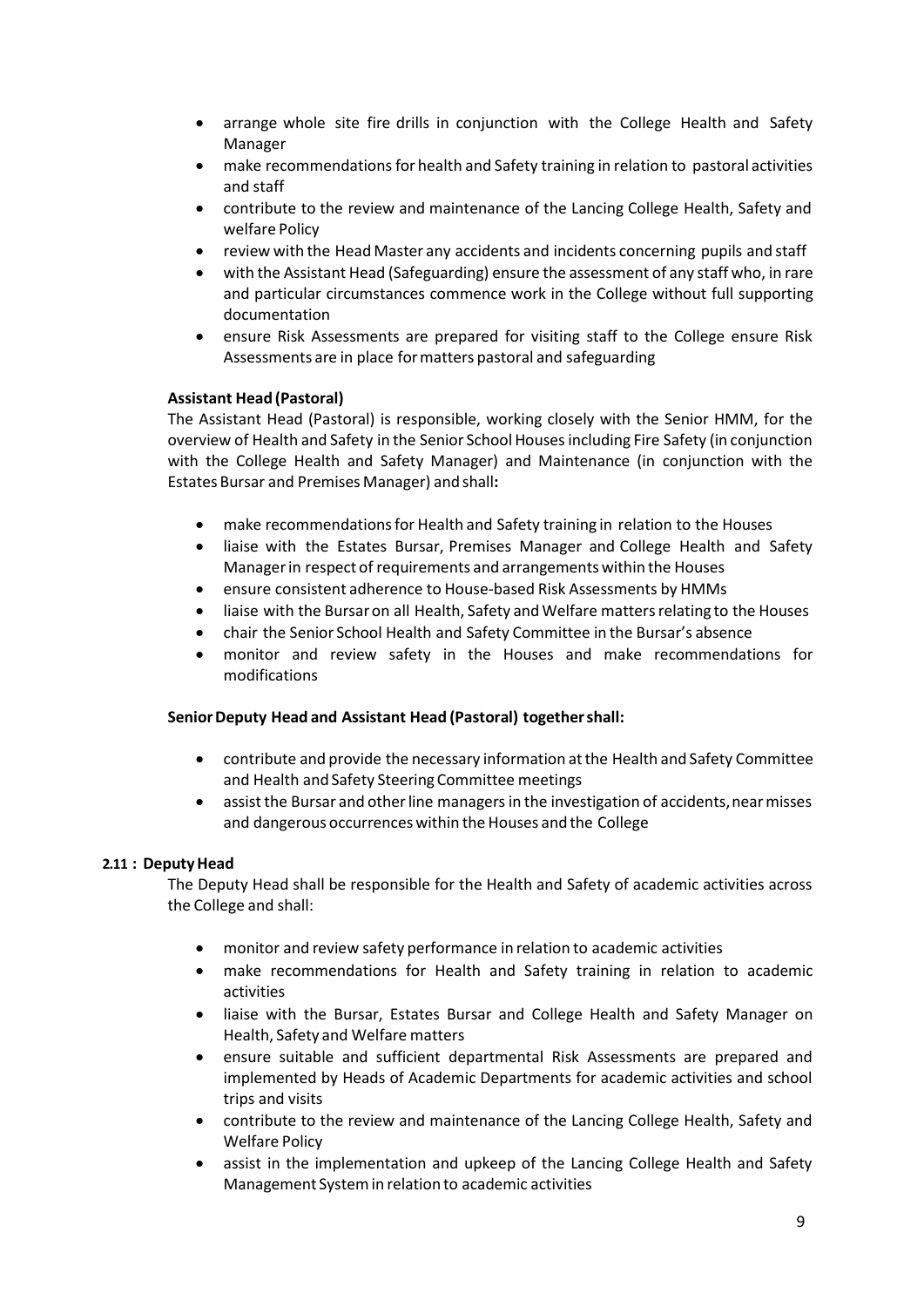• contribute and provide the necessary reports and information to the Senior School Health and Safety Committee and Health and Safety Steering Committee meetings

#### **2.12 : Responsibilities of AssistantHead (Co-Curricular)**

The Assistant Head (Co-Curricular) is currently the Educational Visits Coordinator and is responsible for the Health and Safety of co-curricular activities in the Senior School. Cocurricular activities include, *inter alia*, afternoon activities, off-site visits, sport, music, drama, dance, CCF, DofE, Scouts, Outreach and swimming pool use. The Assistant Head (Co-Curricular) shall:

- monitor, review and maintain the College Health, Safety and Welfare Policy and implement the Health & Safety Management System in relation to co-curricular activities
- liaise with the Bursar and College Health and Safety Manager on all Health, Safety and Welfare matters relating to co-curricular activities and provide Health & Safety reports and information as required
- be the designated senior member of management, responsible for the safe operation of the College Swimming Pool
- make recommendations for Health and Safety training in relation to co-curricular activities to enable the Policy to be effectively implemented
- make recommendations for any modifications to the Health & Safety Management Systemin relation to co-curricular activities
- offer Health and Safety expertise and advice to relevant staff
- consult and proactively plan in co-curricular Health and Safety matters e.g., new facilities, new processes
- assist the Bursar, College Health and Safety Manager and other line managers in the investigation of accidents, near misses and dangerous occurrences in relation to cocurricular activities
- ensure suitable and sufficient Risk Assessments are prepared and implemented by staff for co-curricular activities
- ensure suitable and sufficient Risk Assessments are prepared for school visits and overseastrips and ensure thatthey are adequately planned and resourced
- contribute and provide the necessary information atthe Health and Safety Committee and Health and Safety Steering Committee meetings

#### **2.13 : Responsibilities of Swimming Pool Manager**

The Head of Swimming is responsible for the day-to-day safety of the College Swimming Pool operation and shall:

- manage all health and safety aspects of the pool, in liaison with the Health and Safety Manager and Assistant Head (Co-Curricular)
- ensure suitable staffing, such as appropriately trained lifeguards, first aiders and staff operating the technical equipment are present during pool use
- ensure pool Risk Assessments and COSHH assessments are completed, reviewed, and maintained
- ensure Pool Safety Operating Procedures are reviewed annually and adhered to
- manage the pool plant to ensure appropriate dosing of the pool to maintain water quality and ensure records are completed
- have a thorough understanding of HSG179 (Managing H&S in Swimming Pools)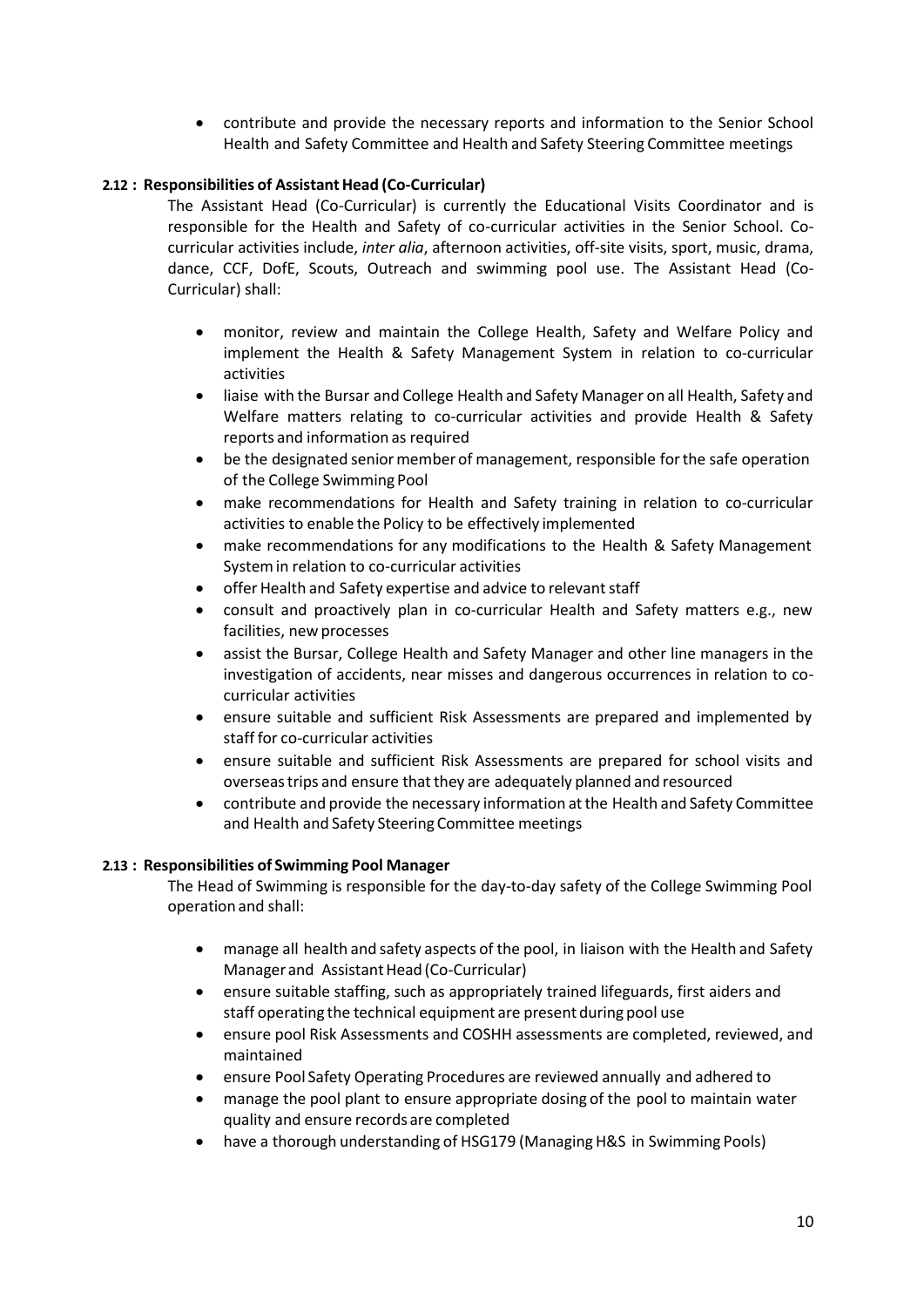• ensure maintenance, checks and inspections of plant and machinery and equipment within the swimming pool facility are regularly carried out with the full support of the Estates Bursar and College Health and Safety Manager

#### **2.14 : Responsibilities of the College Health and Safety Manager**

The Lancing College Health and Safety Manager is accountable to the Head Master or the Bursar for the provision of timely advice on all Health, Safety and Welfare matters to Lancing College staff and Governors and where circumstances require, for acting in the interests of safety.

In addition, he/she shall be accountable to the Bursar and Estates Bursar for the monitoring of Health Safety and Welfare throughout Lancing College**.** The College Health and Safety Manageris specifically responsible forthe following and shall:

- review and audit the Lancing College Health, Safety and Welfare Policy and Health, Safety andWelfare Management System
- monitor, review and audit Lancing College's Health and Safety performance
- liaise with the Bursar and the Estates Bursar on all Health, Safety and Welfare matters and provide Health and Safety reports and information as required
- make recommendations for Health and Safety training across the organisation to enable the Policy to be effectively implemented
- ensure contractors on site receive a site induction
- ensure the weekly fire alarm tests are undertaken and appropriate records are kept
- ensure Lancing College fire drills are regularly carried out and records of the drills are retained, filed and recorded
- check fire alarm installations
- ensure that fire extinguishers are checked regularly and are refilled or recharged as necessary
- make recommendations for any modifications to the College Health, Safety and Welfare Management System
- assist the Bursar and other line managers in the investigation of accidents, near misses and dangerous occurrences
- review accident reports as part of the accident recording process
- liaise and provide Health, Safety and Welfare advice and support to all departments of Lancing College
- ensure suitable and sufficient Risk Assessments and COSHHassessments are prepared and implemented throughout Lancing College
- attend, provide reports and contribute at Health and Safety Committees and the Health and Safety SteeringCommittee meetings
- ensure suitable Fire Risk Assessments are undertaken and reviewed annually, and ensure suitable fire precautions and procedures are implemented and maintained
- undertake monthly, termly and yearly inspections of the premises and provide recommendations for rectification/improvement to the Bursar and Estates Bursar
- provide a framework for induction training to all staff new to the College detailing their Health and Safety responsibilities

#### **2.15 : Responsibilities of the Teaching Staff (including peripatetic staff)**

Lancing College teaching staff are responsible for assessing monitoring and maintaining a safe learning environment including identifying hazards and giving relevant consideration to the Health, Safety and Welfare of those around them. As part of their everyday duties, teachers shall: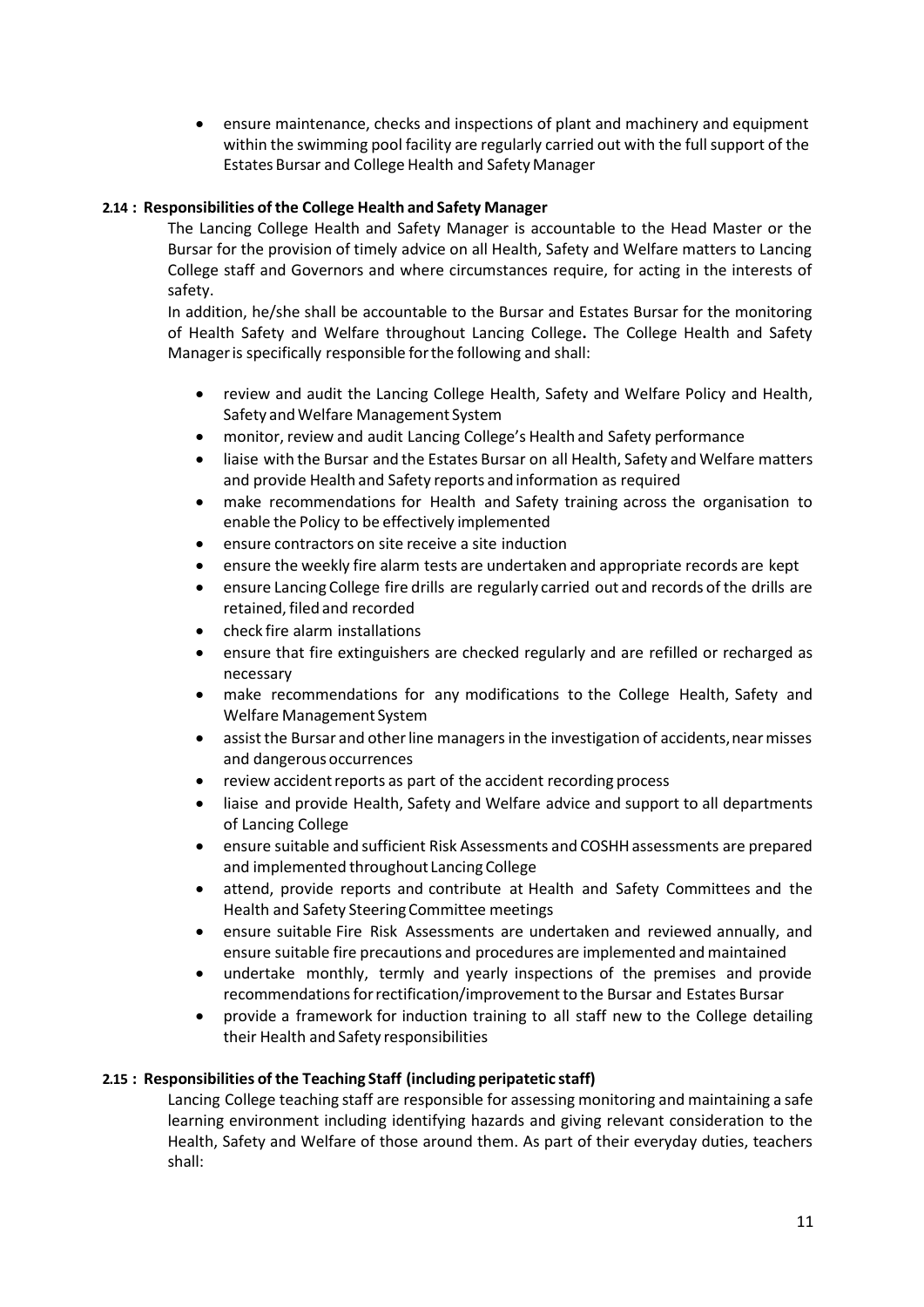- ensure tasks are carried out safely and that all associated risks are adequately assessed
- liaise with their line managers and technical staff to ensure there are adequate Health and Safety arrangementsin place within their areas
- ensure the environment that they are working in has undergone regular Safety Inspections
- provide adequate supervision and training in relation to the course requirements
- possess the relevant competencies required for assessing, monitoring, and supervisingthe learning environment
- organise and co-ordinate teaching activities, school visits and co-curricular activities to ensure minimum risk to the Health and Safety of pupils under their control or any persons whomay be affected by the College's activities
- consistently monitor the classroom for any Health and Safety issues and report problems or concerns to their Head of Department or the College Health and Safety Manager as soon as possible
- ensure that materials/equipment are stored safely in their area of responsibility
- listen to pupils' concernsin relation to Health and Safety and act accordingly
- set a good example of behaviour with regard to health, hygiene and safety
- ensure thatfire drills and evacuations are carried out in a safe and correct manner
- act as a Fire Warden as required

#### **2.16 : Responsibilities of the Human Resources Manager:**

The Lancing College Human Resources Managershall:

- assist the College Health and Safety Manager to ensure that new Lancing College employees receive general Health and Safety Induction training
- assist the College Health and Safety Manager in assessing Health and Safety training requirements
- assistthe College Health and Safety Managerin maintaining Health and Safety training records
- assist the College Health and Safety Manager in ensuring Display Screen Equipment (DSE) assessments are completed for frequent DSE users and that DSE assessment records are retained
- review pre-employment medical questionnaires, and if relevant and with the candidate's prior permission, inform the appropriate manager of the findings, making sure personnel records are completed in accordance with the requirements of the Data Protection Act
- ensure New and Expectant Mother are completed for pregnant staff ensure all Disclosure and Barring Service (DBS checks) are completed prior to the commencement of employment for all staff and volunteers with an opportunity for unsupervised accessto pupils

#### **2.17 : Responsibilities of the Heads of Department/Departmental Managers**

Lancing College Heads of Department responsibilities incorporate the adequate allocation of resources for safety management within their departments as well as developing and maintaining departmental safety policies, identifying hazards, ensuring all activities and tasks are carried out safely and the associated risks adequately assessed. Heads of Department shall:

• ensure that their department is run according to the appropriate requirements and other standards that may be set by the College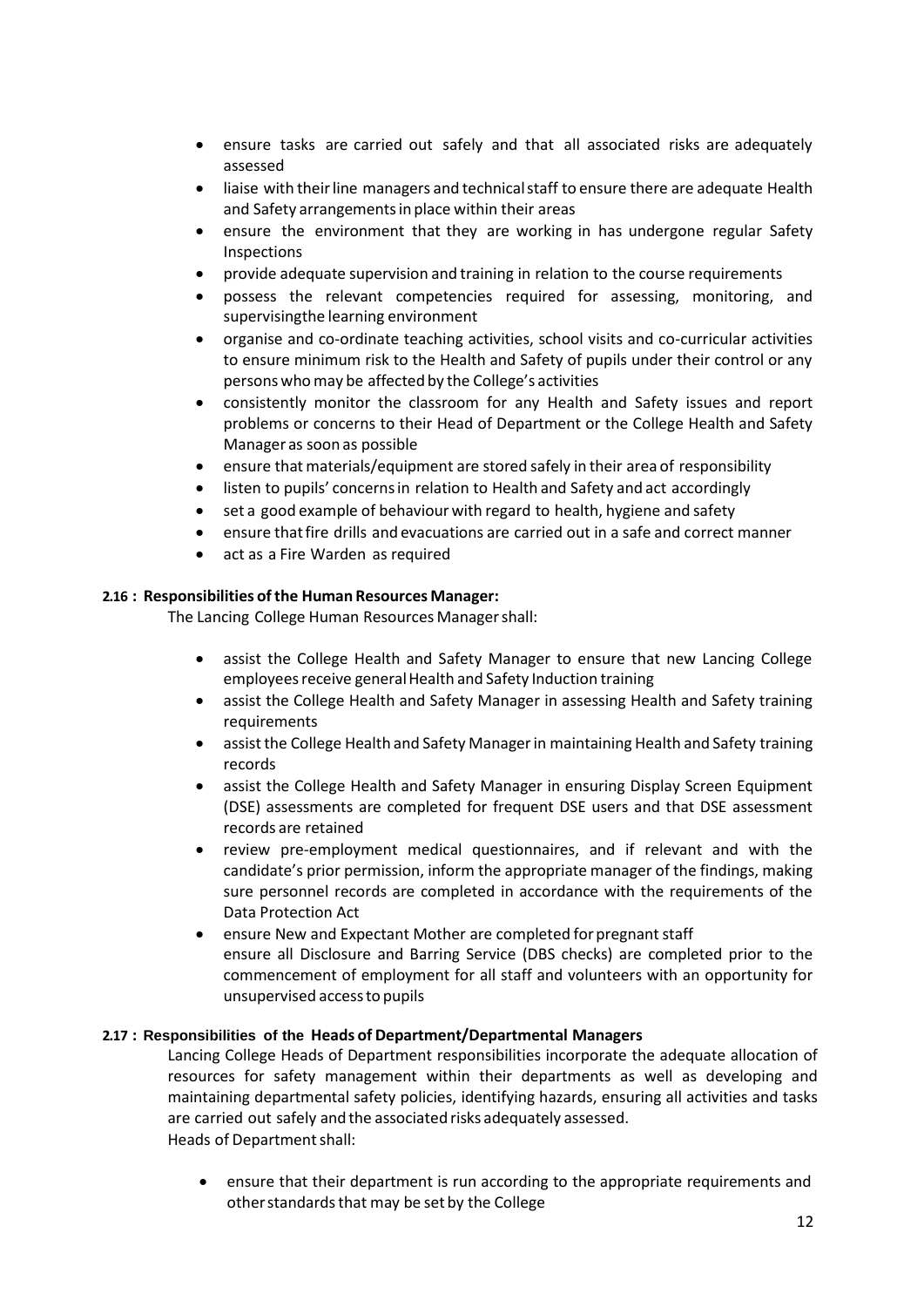- ensure funding bids are made at the appropriate time for Health, Safety and Welfare matters or raised immediately with the Bursar if urgent
- ensure suitable and sufficient Risk Assessments are prepared and implemented for activities within their department
- ensure that safe systems of work are implemented
- ensure regular Safety Inspections and statutory examinations of work equipment are carried outin theirdepartment
- ensure adequate supervision of all activities so that the work proceeds in a safe manner
- ensure that First-aid cover is suitable and sufficient in their areas of responsibility
- ensure that departmental staff receive adequate induction, information, instruction and training
- ensure that departmental staff are aware of their responsibilities and are provided with both the time and resourcesto fulfil their Health and Safety duties
- monitor Health, Safety and Welfare within their Department whilst carrying out their normal day to day duties and resolving any Health, Safety and Welfare issues asthey arise
- provide adequate supervision for pupils both inside the College during normal teaching activities and also for off site visits
- ensure that reporting procedures are followed for any accidents, incidents, near misses or damage forappropriate investigation
- ensure that staff for whom they are responsible co-operate fully with any fire practices and otheremergencies
- ensure contractors appointed by them are competent, have had adequate Health, Safety and Welfare checks and have signed in before work commences
- ensure work equipment used in the department is appropriate to the task, CEmarked and well maintained
- ensure materials are stored safely
- keep records of Personal Protective Equipment (PPE) issued to employees
- set a good example of behaviour with regard to health, hygiene and safety
- ensure adequate security arrangements within their area of responsibility
- notify theirline manager of any Health and Safety matters which they feel are beyond their competence to dealwith

#### **2.21 Responsibilities of Housemasters, Housemistresses, and their delegated deputies (Assistant HMMs) HMMsshall:**

- ensure that their House is managed in accord with the appropriate safety requirements
- ensure that reporting procedures are followed for any accidents, incidents, near misses and that any damage is appropriately investigated
- ensure (via Matrons) that any cleaning materials are safely stored
- Ensure tutors, matrons and domestic assistants are trained and cognisant with the actions to take in the event of a fire, a missing pupil or otheremergencies
- ensure that first aid cover is suitable and sufficient within the House
- ensure that House staff receive sufficient and due induction, training and information
- provide adequate supervision of pupils ensure propersecurity arrangements are in place
- run and manage night-time fire drills particular to the House in the opening days of each term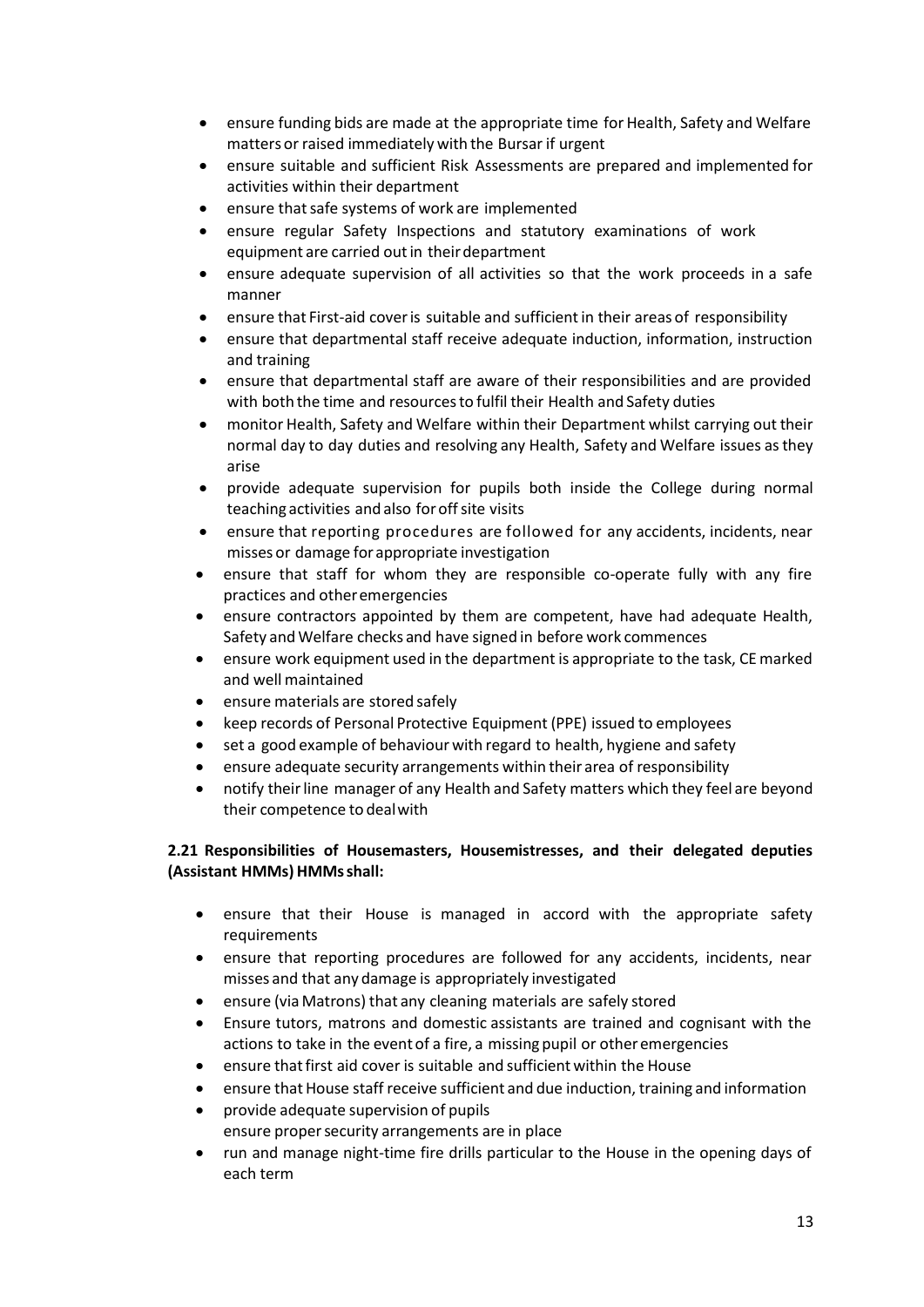- in liaison with the Health and Safety Manager, draw up PEEPs for any pupil who requires such in the event of a fire
- in liaison with the Health and Safety Manager, ensure that the audit of pupils' personal electronic equipment is up to date and that PAT testing occurs within Houseson an annual basis
- act as fire warden fortheir House and ensure sufficient House staff do so likewise
- with the Snr Deputy Head and Snr HMM draw up and review House Risk Assessments particular to individual situations (e.g., Covid-19)
- via pupil Individual Welfare Plans (IWPs) assess and review risks particular to individual pupils and do so in conjunction and with reference to relevant staff and externalagencies/ parents

#### **2.18 : Responsibilities of Laboratory Assistants, Technicians, and other Departmental Assistants**

Laboratory Assistants, Technicians and other Departmental Assistants shall be responsible to the appropriate Head of Department and shall:

- assist with the completion of Risk Assessments applicable to the Department
- consistently monitor their work areas for any Health, Safety and Welfare issues and report problems or concerns to teaching staff or the College Health and Safety Manager as soon as possible
- ensure regular Safety Inspections and statutory examinations of work equipment are carried out in their department
- ensure COSHH assessments and safety data sheets for hazardous substances are completed or available (the relevant teacher may have responsibility for preparing these)
- ensure the constant security of all toxic and highly flammable substances which may be used in their department
- ensure that all stores are kept securely locked when not actually being supervised
- ensure that laboratories and storerooms under their control are kept tidy and safe with safe access and egress
- ensure that all experiments and services are rendered as safe, so far as reasonably practicable on hearing the fire alarm
- ensure that a sufficient number of the correct fire extinguishers are available within, or close to, the prep rooms
- act as a Fire Warden as required

#### **2.19 : Responsibilities of all Staff**

All members of Lancing College staff are responsible for reading the College Health and Safety Policy and taking reasonable care of their own safety, that of pupils, visitors, temporary staff volunteers and contractors. They are responsible for co-operating with the Head Master, the Prep School Heads, the Bursar and other members of the SMT and Support Staff Management Team (SMMT) in order to enable the Governing Body to comply with Health and Safety requirements. All staff shall:

- comply with the College Health, Safety and Welfare Policy, Risk Assessments, and otherdocumented procedures
- co-operate with the College management and follow reasonable instructions in the interests of Health and Safety
- take all reasonable steps to ensure the safety of themselves and others (i.e. staff, pupils, visitors, contractors)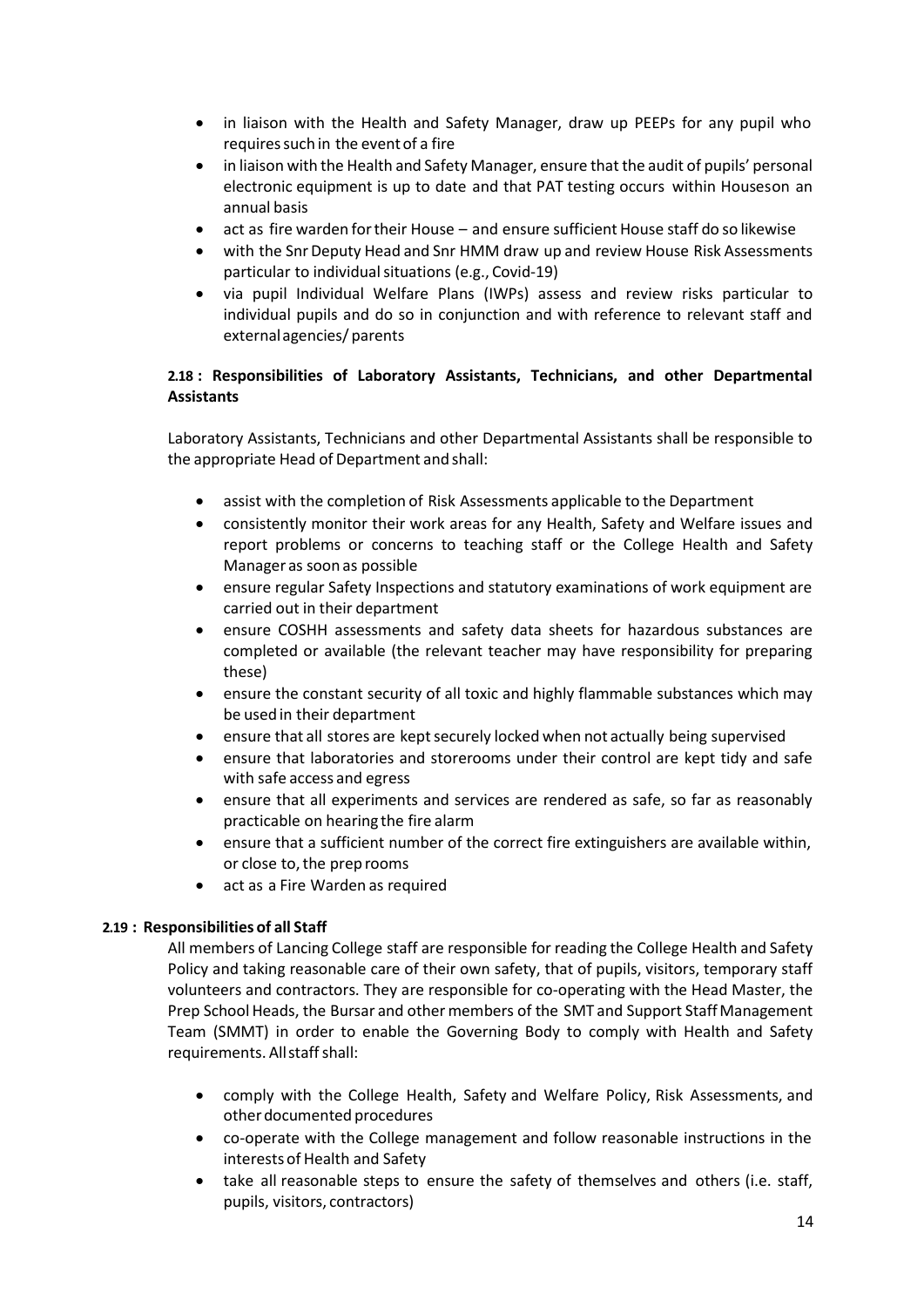- avoid improvised arrangements and suggest safe ways of reducing risks, where appropriate
- observe all warning notices and follow instructions
- not interfere with or misuse anything provided for them in the interests of health, safety, andwelfare
- wear appropriate clothing, footwear, and Personal Protective Equipment (PPE) conducive to carrying out their work and maintain records of PPE issued
- raise any Health and Safety concerns with their Manager, College Health and Safety Manageror Bursar
- reportimmediately any defective equipment, putting it out of use until repaired
- inform their Manager, College Health and SafetyManager or Bursarif they sufferfrom any allergy, health problem or are receiving medication likely to affect their work or ability to domanual handling tasks
- use, operate and maintain all work equipment as instructed and not misuse it in any way
- ensure that guards or covers provided for safety purposes are in position whilst work equipment is in use
- keep work equipment and PPE in good condition and report defects
- ensure their work area (i.e., classroom, workshop, theatre, storeroom) is kept clean, tidy, free of trip hazards whilst maintaining safe access and egress
- report any accident, dangerous occurrence or condition to their Manager, College Health and Safety Manager or Bursar
- attend inset days, in-house training and undertake any updates as may be necessary to ensure properfamiliarity with andmanagement of good practice

**2.20 :** All employees are briefed on where copies of this statement can be obtained on the College intranet. They will be advised as and when it is reviewed, added to, ormodified.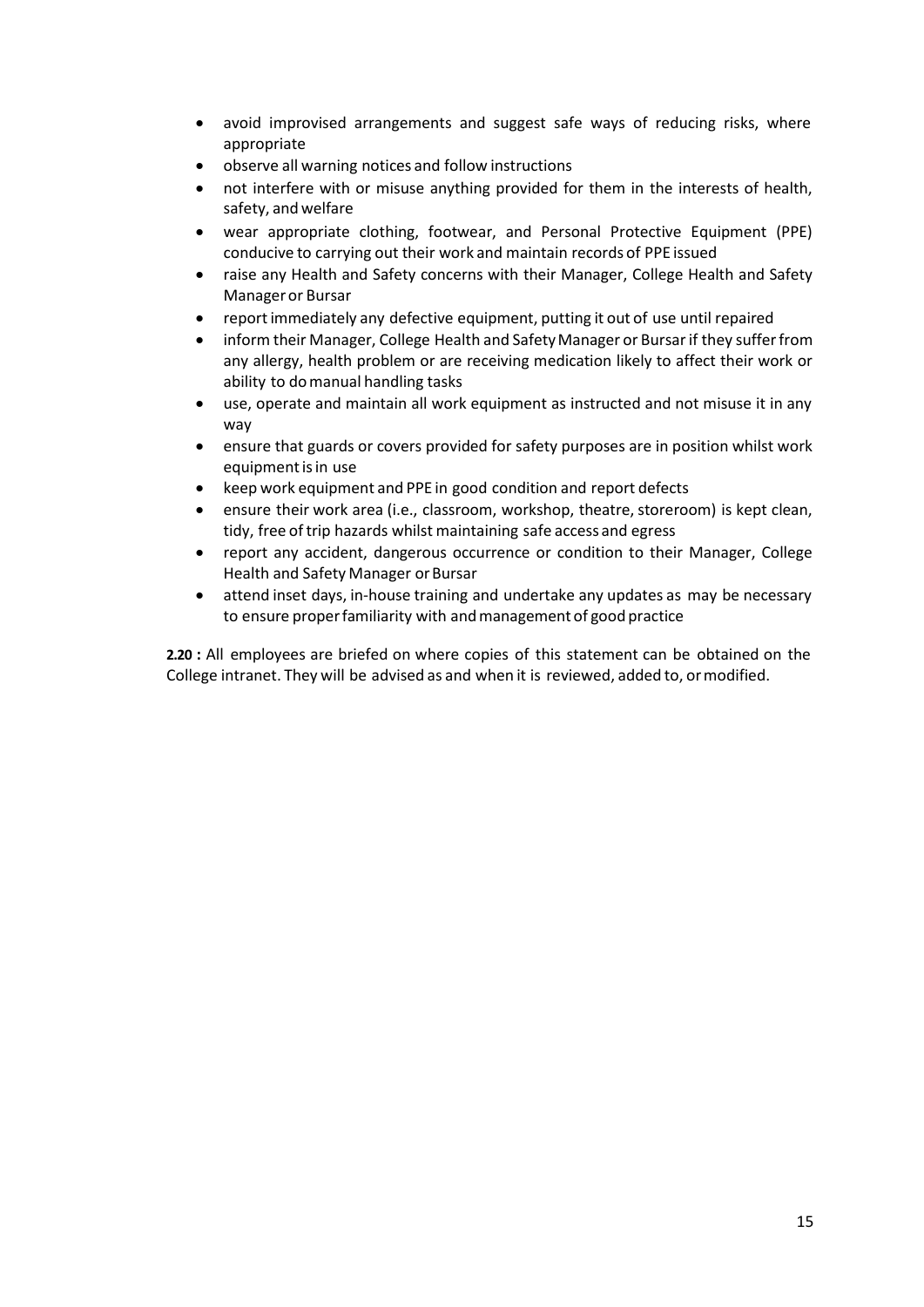# **3 Health and Safety Arrangements**

Details of how the College Health and Safety Arrangements are implemented follow. Further guidance is available on the Lancing College, Health and Safety Intranet Pages (VLE).

#### **3.1 : Managing Health and Safety**

**3.1(a):** As part of their accountabilities outlined in this document, Senior Managers, Teaching Staff, Heads of Department, Departmental Managers, Technical staff, shall:

- Ensure that arrangements are in place for the implementation of Health, Safety and Welfare Policies, Procedures and Codes of Practice as appropriate and forthe effective monitoring and evaluationof those arrangements at appropriate intervals
- Identify and establish arrangements including Risk Assessments in respect of potentially hazardous areas or activities within their control
- Ensure personnel within their areas of responsibility receive adequate information, instruction, training and/or supervision necessary to enable them to avoid or adequately controlthe risks involved
- Ensure adequate arrangements are in place for the effective exchange of information on Health, Safety and Welfare matters with staff, students, staff representatives, contractors and others who may be affected by their directed activities

**3.1(b):** In order to identify any measures necessary to comply with the College Safety Procedures and Policy documents, Senior Managers, Teaching Staff, Heads of Department, Departmental Managers, Technical Staff shall make, record and publicise details of suitable and sufficient assessments of:

- the Health, Safety and Welfare risks to which employees and pupils of the College using their facilities are exposedto whilst at work
- the risks to the Health, Safety and Welfare of persons using facilities within their areas of control arising out of, or in connection with, the activities undertaken therein
- the Health, Safety and Welfare of pupils undertaking any activity, on or off College premises, as part of their course of study with the College
- the specific risks to particular special groups who may be affected either directly or indirectly by the activities, e.g., the inexperienced, disabled, children, young persons and new or expectant mothers

**3.1(c):** Assessments made under section 3 shall be reviewed at least annually (more often if the risk determines) and made known to those to which they relate. If there is reason to suspect that changes have been made, then they shall be revised further.

**3.1(d):** All Managersshall itemise those College policies, procedures and local codes of practice that are specifically relevant to their areas of responsibility and make them known to their staff and students. In addition, they should be aware of all other Health and Safety policies and procedures of the College. The list should be updated annually.

The advice and guidance of the College Health and Safety Manager should be sought in this activity. Lancing College shall ensure that adequate arrangements are made and maintained for the provision of effective Health, Safety and Welfare assistance and specialist advice, as appropriate, through the appointment of competent persons.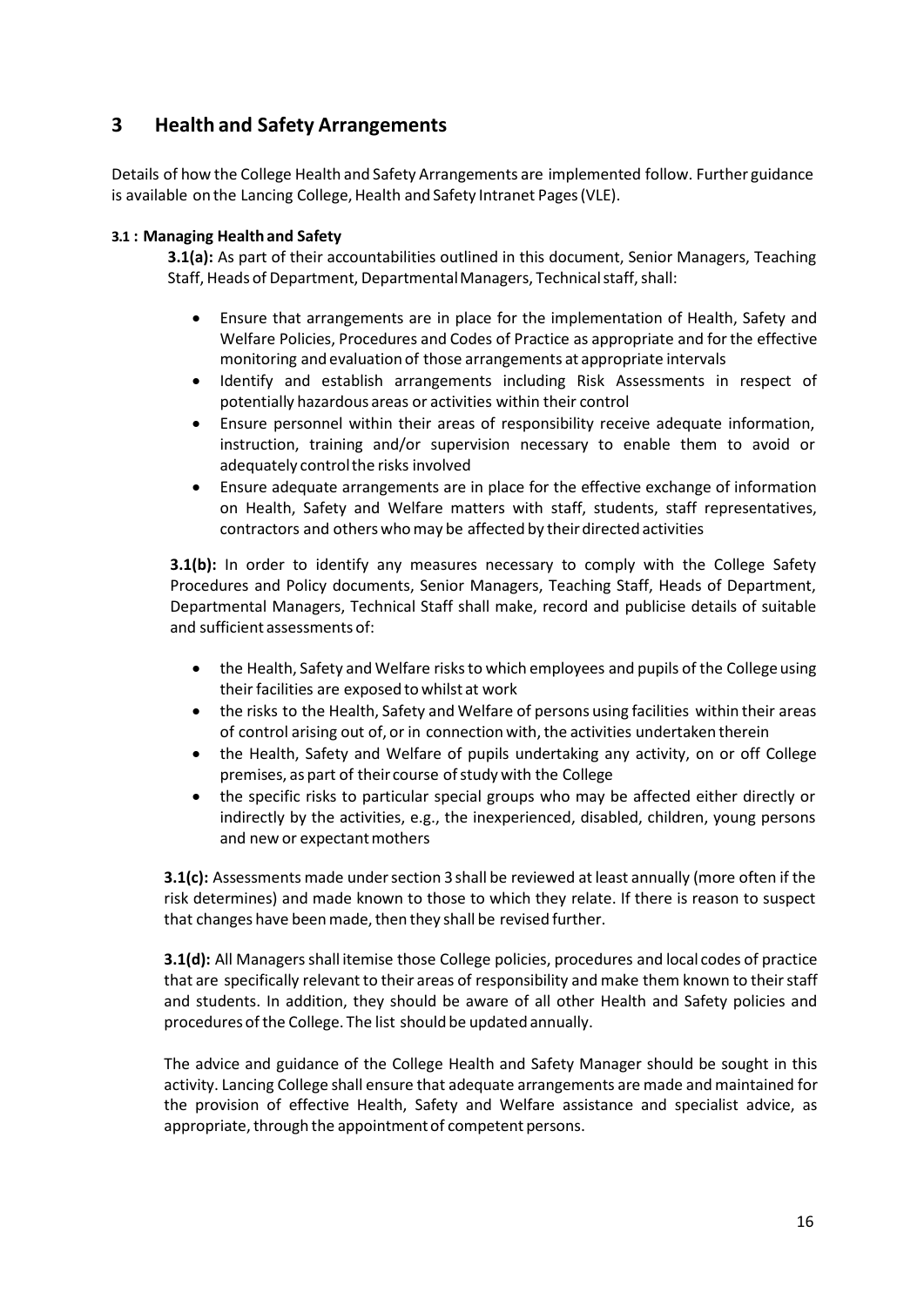#### **3.2 Health, Safety and Welfare Consultation Arrangements**

**3.2(a):** Lancing College shall consult employees on matters related to their Health and Safety at work e.g., the introduction of measures affecting employees, information to meet relevant statutory provisions, the provision of Health and Safety training, the introduction of new technologies, and the arrangements to select nominated specialists.

**3.2(b):** The College Health, Safety and Welfare Steering Committee shall meet termly and form the main vehicle for the co-ordination of Health and Safety across the establishment. The committee shall comprise a range of Senior Managers representing College areas, a designated Member of the Governing Body together with staff representatives.

**3.2(c):** The Head Master(or Vice Chair) shall chair the Committee meeting and the Minutes of the Committee meeting shall be sentto the Governing Body for comment.

#### **3.3 Health and Safety Steering Committee Structure:**

**3.3(a)** Functions include:

- co-ordination of all safety and security matters at Lancing College, including the examination and analysis of safety records and accident reports
- analysis of the implication of changes in legislation and any action required to address issues arising from the changes
- encouragement of an interest in Health, Safety and Welfare matters amongst College staff and pupils including accident prevention and occupationalhealth
- ratification of Health, Safety and Welfare policies and procedures
- establishment of safe environmental conditions such as security, lighting, ventilation, access around the site, fire prevention, tidiness etc.
- consideration of safety suggestions by employees and pupils
- Health and Safety training requirements, safety education teaching aids, posters, booklets, and electronic information
- provision of a forum for inter-departmental co-operation, sharing of best practice, support and development for staff and the communication of Health and Safety information and guidance across Lancing College
- the monitoring of the safe use of equipment including guarding and correct Personal Protective Equipment(PPE)

**3.3(b):** Lancing College has been divided into a number of operational areas consisting of the Senior School, Hove Preparatory School and Worthing Preparatory School. Each area organises a termly Health and Safety Committee meeting that is chaired by the Head, Deputy Head or Bursar.

**3.3(c):** The Health and Safety Committees are made up of a mixture of managers and staff and meet and report to the main College Health and Safety Steering Committee. Matters examined include the monitoring and reviewing of local Health, Safety and Welfare issues. The committees provide an opportunity for staff at all levels of Lancing College to frame and shape organisational Health and Safety policy.

#### **3.4 Training for Health, Safety and Welfare**

**3.4(a):** Senior Managers, Teaching Staff, Heads of Department, Departmental Managers, and Technical staff shall ensure that allstaff are adequately trained in their particular area of work to enable them to discharge effectively their Health, Safety and Welfare duties. This shall involve:

• reviewing skill requirements as part of the Risk Assessment process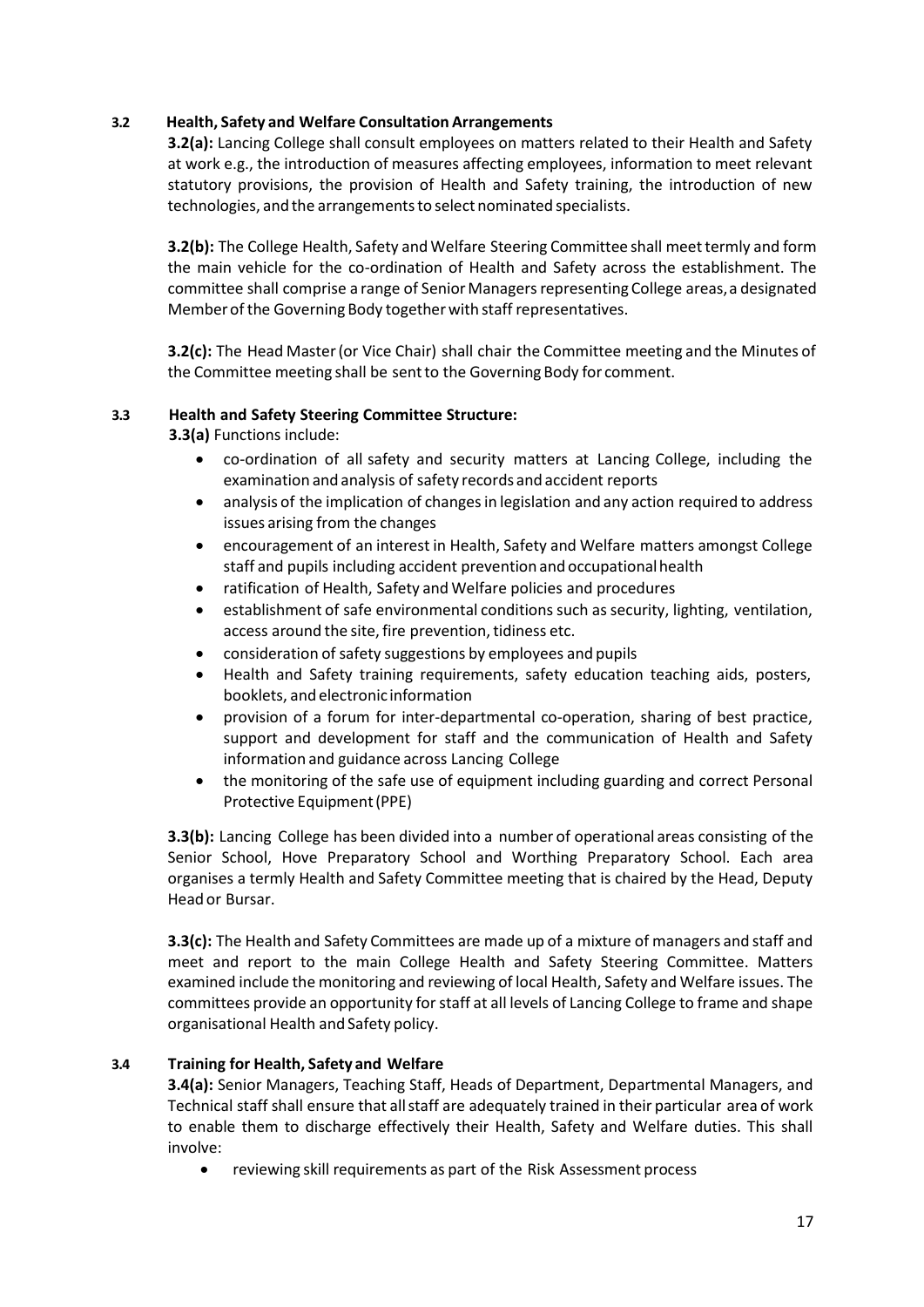- ensuring that hazards are understood, and tasks are undertaken safely by individuals
- providing supervision, appropriate support and training where necessary

**3.4(b):** The College shall ensure through the published management structure and staff development arrangements directed by the HR Manager that adequate Health, Safety and Welfare training is provided forall staff:

- on appointment or upon transfer within the College
- on being exposed to new orincreased risks
- when new equipment, including new or improved technology, is introduced
- with the introduction of new, or changes to, systems of work

**3.4(c):** The staff appraisal system shall be used to assist in the identification of Health and Safety training requirements as well as updating requirements and changes eitherto theirrole or to College policies and procedures.

**3.4(d):** The College shall seek to encourage staff employee safety representatives to take part in appropriate training schemes and attend Health and Safety committee meetings etc

#### **3.5 Accident/ Incident Reporting and Investigation**

**3.5(a):** Lancing College and Lancing College Preparatory Schools shall maintain an accident recording and investigation procedure to meet current statutory requirements and shall ensure that appropriate statistics are prepared and made available, as necessary, but at least termly, with a full annual summary.

**3.5(b):** Lancing College and Lancing College Preparatory Schoolsshall require staff to report all incidents, including accidents and nearmisses, using the established procedures.

**3.5(c):** Lancing College and Lancing College Preparatory Schools shall require that accidents and incidents be systematically investigated, regardless of injury, both to verify the statement made by any injured person, and to identify any action required to prevent a re -occurrence.

**3.5(d):** The responsible Manager shall be accountable for the initial investigation of any reported incidents and must notify the College Health and Safety Manager of any major incidents, take direct action to prevent further incidents occurring including the review of Risk Assessments and systems of work, complete the accident/incident report form and ensure it is signed by the appropriate person.

**3.5(e):** The College Health and Safety Manager shall assist in this process and take the lead in any investigation as appropriate. The College Health and Safety Manager shall advise the appropriate Manager of any action considered necessary as a result of the incident or matters identified during the investigation and monitor the implementation.

#### **3.6 Hazard Reporting**

**3.6(a):** All staff and students are required to report any hazardsin their workplace to theirline manager, teacher or the College Health and Safety Manager without delay.

**3.6(b):** Visitors to the College premises shall be asked to report to the College any matters which they think might adversely affect the Health, Safety or Welfare of any persons using the premises.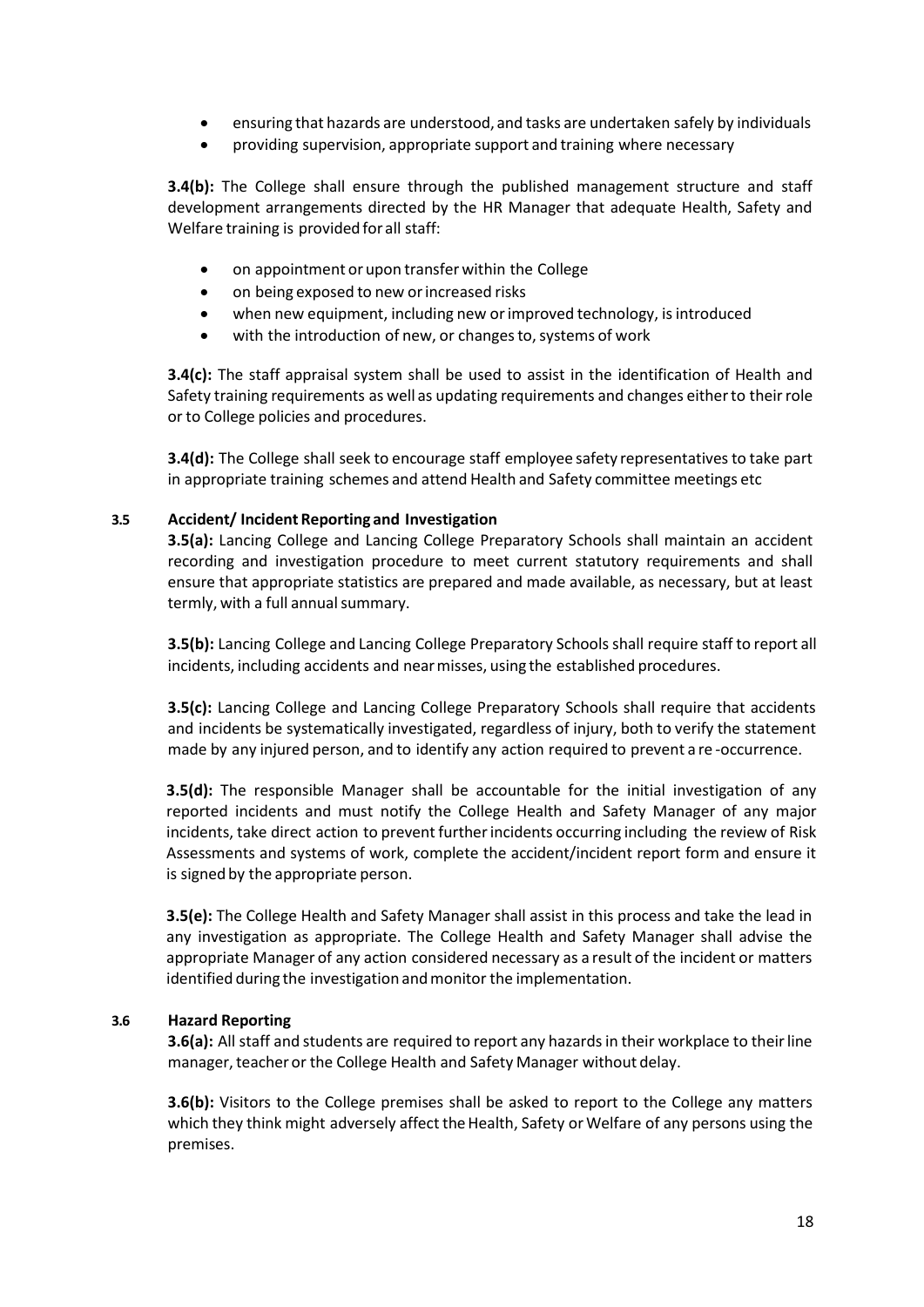**3.6(c):** Managers shall be required to ensure that appropriate action is taken to remove or adequately control reported hazards with advice and/or action from the College Health and Safety Manager, as necessary.

#### **3.7 Publicity**

**3.7(a):** A copy of these responsibilities and arrangements shall be issued to all staff on appointment to the College by the Human Resources Manager. A further copy shall be kept together with other Health, Safety and Welfare policies and procedures on the College Health and Safety intranet pages.

**3.7(b):** The College Health Safety and Welfare Statement of Intent, Management Guidelines and any associated Codes of Practice, guidance or procedures shall be reviewed annually and revised as necessary following advice fromthe College Health and Safety Manager.

**3.7(c):** Revisions shall be brought to the attention of all staff and published on the College intranet and VLE

#### **3.8 DisciplinaryAction**

**3.8(a):** Breaches of College Health, Safety and Welfare Policies and Guidelines by staff or pupils shall be considered underthe appropriate disciplinary procedures.

#### **3.9 Nominated College Specialists**

**3.9(a):** In areas of the College that require specialist advice on the control and assessment of risks, nominated specialists shall provide advice on how to control, manage and monitor these areas to an acceptable levelofsafety.

#### **3.10 First aid:**

**3.10(a):** All staff shall be informed about first aid arrangements during induction. Lancing College shall train an adequate number of staff in First Aid at Work (FAW) or Emergency First Aid at Work (EFAW) commensurate with the tasks and activities carried out by the College in order to provide a good level of first aid cover at all times. In addition, all Contractors on site shall be informed about on site first aid arrangements during their separate induction undertaken by the Maintenance Department.

**3.10(b):** The Senior School has a Health Centre which is staffed by trained medical staff during all periods of term-time. The two Prep Schools have first aid facilities for pupils, staff and any visitors on site who may need first aid assistance.

**3.10(c):** Details of first aiders and their contact details shall be posted in key places within the College. Suitable first aid kits shall be provided for each Department, to be checked termly by the Health Centre Team. Details of defibrillators and their location shall also be posted in key places.

#### **3.11 Fire:**

**3.11(a):** Responsibility for complying with current fire legislation rests with The Head Master who is the 'responsible person'. Day to day management of fire safety and risk assessment procedures is delegated to the Bursar, Senior Management Team, Estates Bursar and College Health and Safety Manager.

**3.11(b):** The College Health and Safety Manager has responsibility for ensuring that Fire Risk Assessments are completed and that fire safety procedures and a fire emergency plan are implemented and maintained.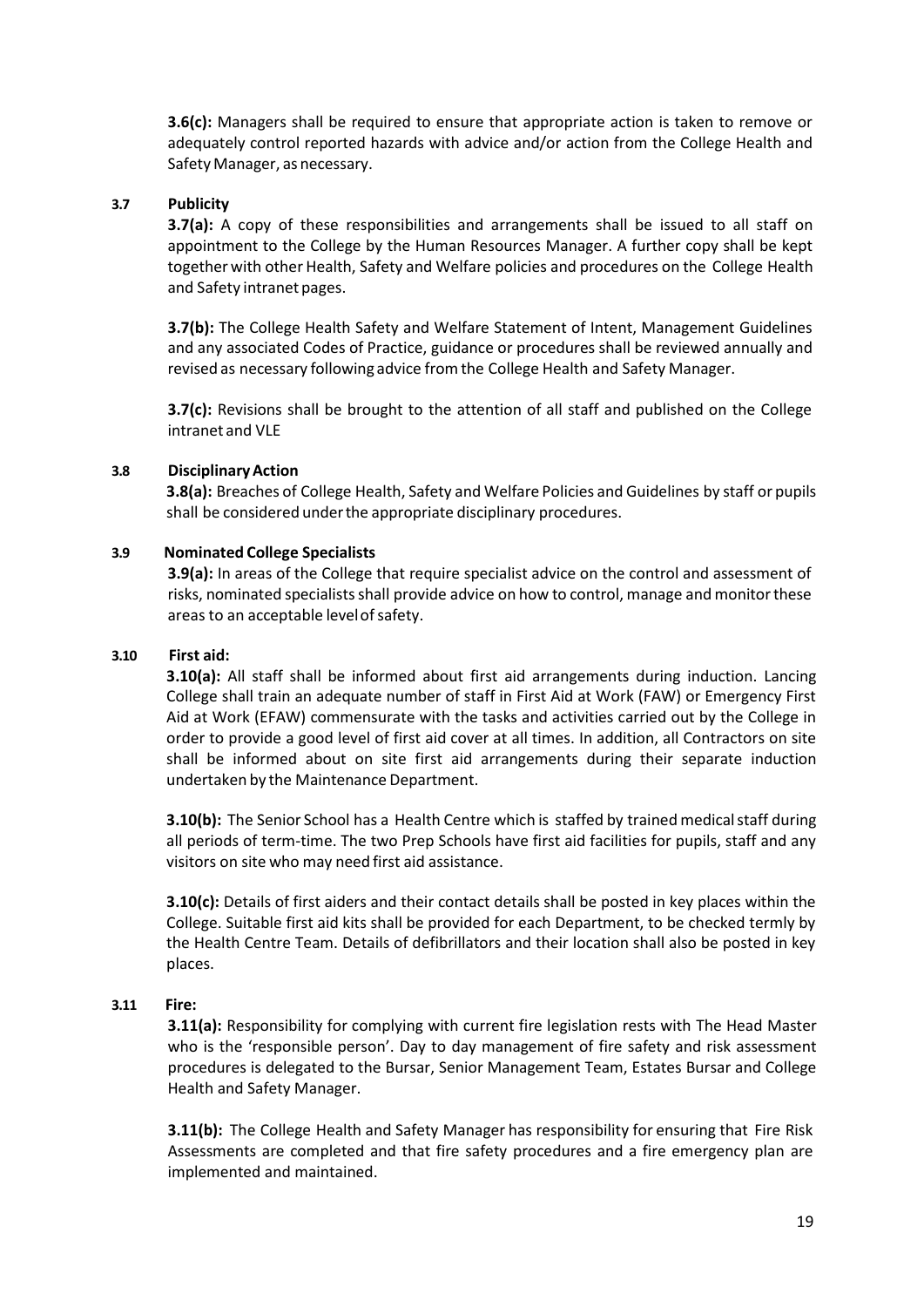**3.11(c):** Housemasters/Housemistresses shall ensure that the fire safety arrangements in the Houses are adequately maintained at all times.

**3.11(d):** Day to day informal inspections of the premises shall be undertaken by Heads of Managers, the College Health and Safety Manager and the Estates Management Team to identify any shortcomings in the fire arrangements.

**3.11(e):** The College Health and Safety Manager shall undertake a formal weekly check of fire arrangements. Designated Fire Wardens shall undertake a formal monthly check of fire arrangements in their area of responsibility. The completed checklists shall be forwarded to the College Health and Safety Manager for monitoring purposes.

**3.11(f):** The College Health and Safety Manager and Estates Departmental Management Team shall ensure that arrangements are in place for annual servicing/checks on extinguishers, emergency lighting, signage, fire alarm systems and fire doors.

**3.11(g):** Fire exits are located at strategic points. Staff, pupils, and contractors shall be made aware that exit doors and corridors must never be blocked, locked, or used as storage space. Staff, pupils, contractors, and visitors must abide by the no smoking policy in the College. Contractors will be required to go off site to smoke.

**3.11(h):** Organisations which hire part of the College for events shall be made aware of the location of fire extinguishers, other fire precautions and the emergency exit routes during their site induction. It isthe responsibility of the person co-ordinating the eventto ensure that the hirers have assessed therisks of the event and implemented appropriate controlmeasures and those using the venue have the required information and understand the fire procedures well in advance of the event.

**3.11(i):** The use of all open fires or wood-burning stoves within the main College complex,or within any boarding, day House or teaching or multi-occupancy property is strictly prohibited. In detached private residences (e.g., The Drive, Hoe Court etc.), open fires or wood-burning stoves may be used subject to the following criteria:

- an initial inspection of the chimney / flue by a suitably qualified tradesman shall be undertaken atthe College's expense
- the chimney / flue must be swept / cleaned and as far as possible inspected at least annually by a suitably qualified tradesman – e.g., a chimney sweep belonging to the Guild of Chimney Sweeps or a wood-burning stove installer. A copy of the report or invoice must be submitted to the Estates Department Office for safekeeping. This work shall be undertaken at the expense of the occupant / tenant

#### **3.12 Safety Inspections**

**3.12(a):** Departmental Managers shall formally check areas of the College for which they are responsible using an inspection checklist. Inspections shall be carried out either termly or annually dependent on the levels of risk. Copies of the reports shall be sent to the College Health and Safety Manager who shall be responsible for reviewing the reports and collating information from them.

#### **3.13 Specific Health and Safety Information and Guidance**

**3.13(a):** A number of Lancing College's Health, Safety and Welfare functions have specific Policies, Procedures, Codes of Practice and Guidance that require more detailed documentation (see appendix1).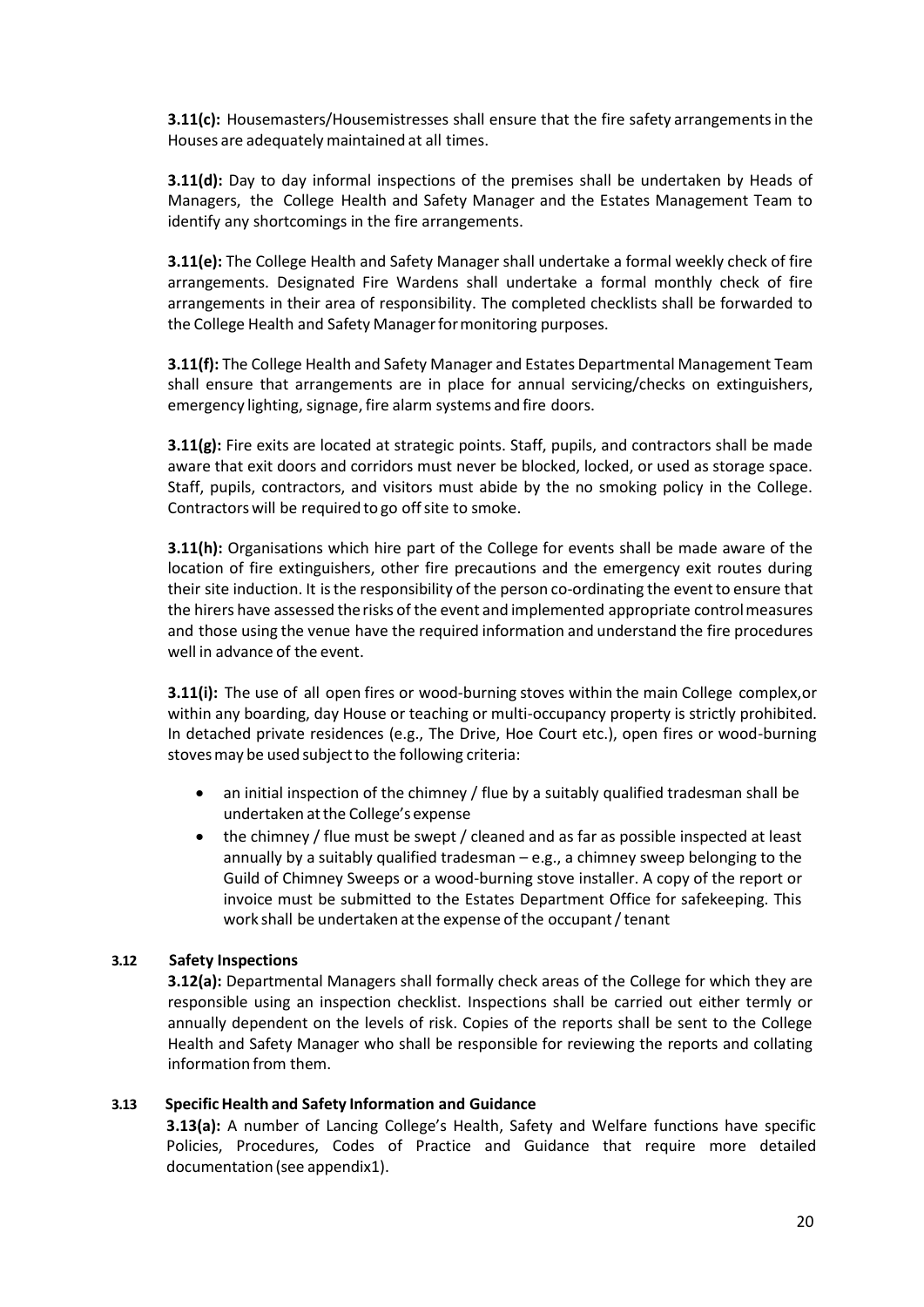**3.13(b):** The College Health and Safety Manager shall maintain an internal Health and Safety intranet area containing all College Health, Safety and Welfare related documents which shall be available to all staff and pupils

**3.13(c):** Each Departmental Manager shall maintain a Health, Safety and Welfare file with policies and procedures relating to their area. This file shall be made available to anyone working or studying within the area or who has reasonable grounds to access the information contained therein.

#### **3.14 Definitions**

**3.14(a):** The generic term "Managers" used within this, and other Health, Safety and Welfare documents issued by the College applies to all operational levels as defined within the published College Management Structure and Organisation Chart.

**3.14(b):** "Assessment" means the Risk Assessment made in accordance with the published College guidance which is intended to comply with Statutory Regulations. Specific Risk Assessments may also be required under other policy documentsissued by the College.

**3.29(c):** The term "the College" includes the Senior School and Lancing College Preparatory **Schools**